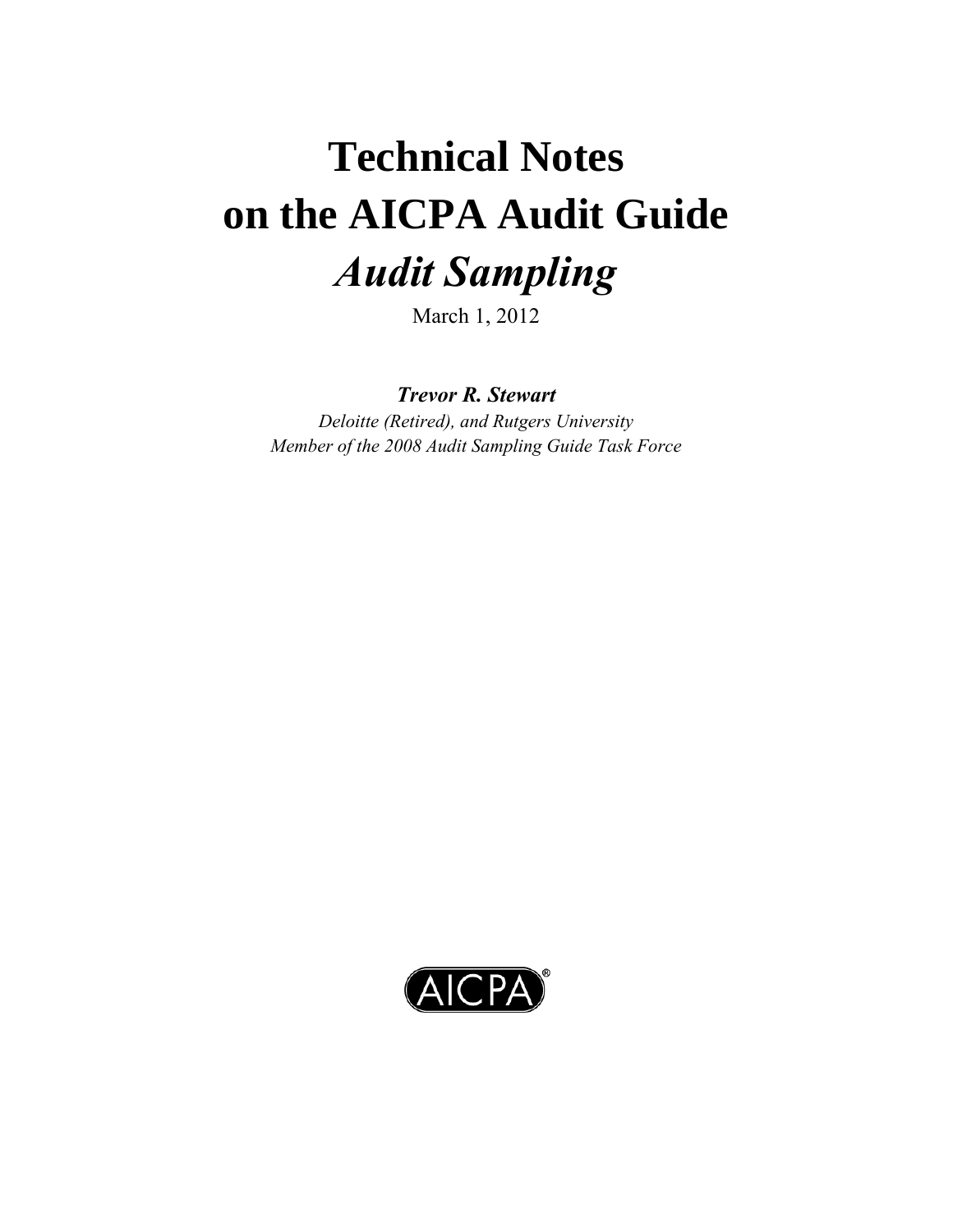2012 Edition, Version 1.0

While this document is believed to contain correct information, neither the AICPA nor the author makes any warranty, express or implied, or assumes any legal responsibility for its accuracy, completeness, or usefulness. Reference herein to any specific product or publication does not necessarily constitute or imply its endorsement, recommendation, or favoring by the AICPA or the author. The views and opinions of the author expressed herein do not necessarily state or reflect those of the AICPA.

Microsoft and Microsoft Office Excel are registered trademarks of Microsoft Corporation.

Copyright  $\odot$  2008, 2012 by American Institute of Certified Public Accountants, Inc. New York, NY 10036-8775

All rights reserved. For information about the procedure for requesting permission to make copies of any part of this work, please visit www.copyright.com or call (978) 750-8400.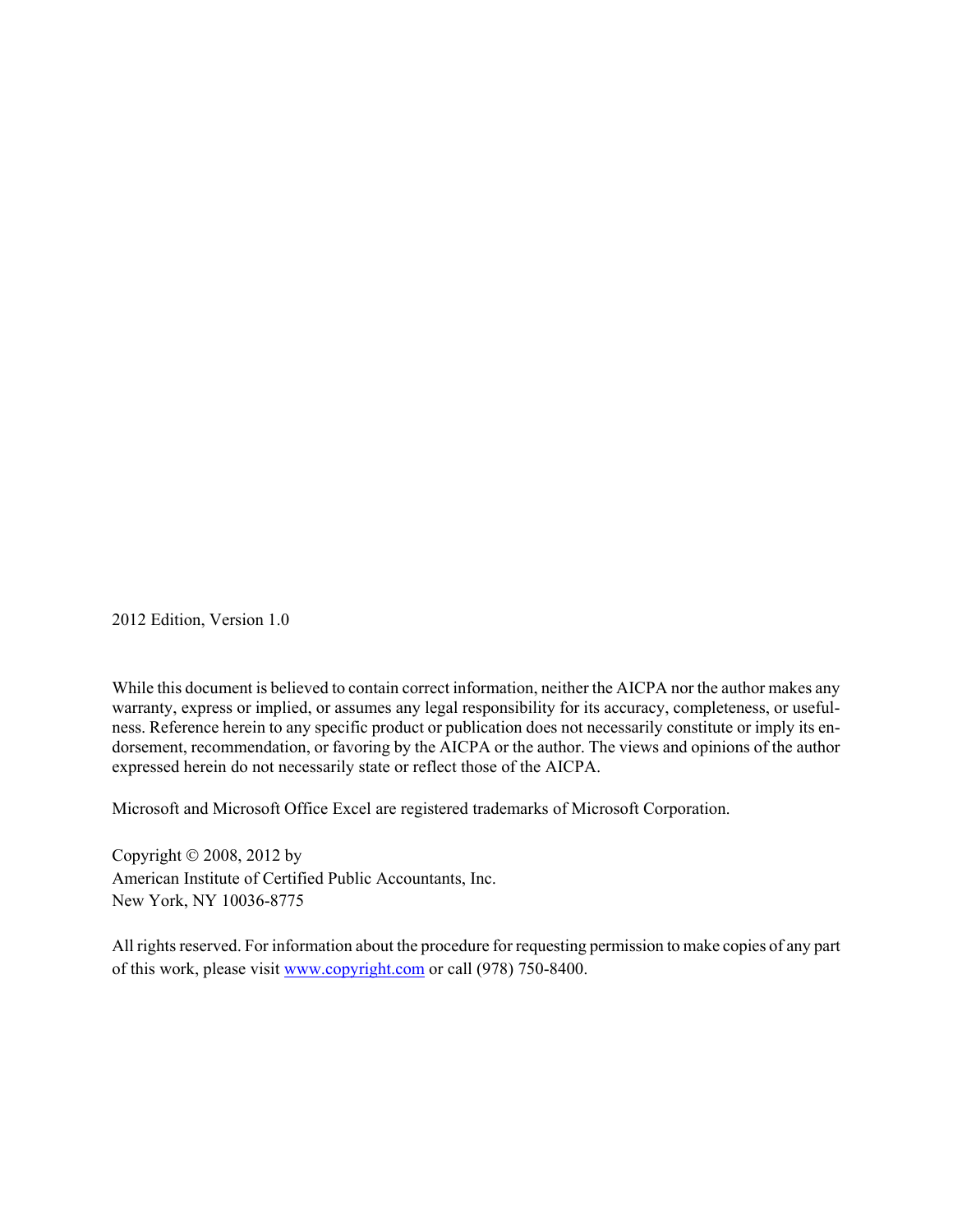# **PREFACE**

This paper contains technical notes on the 2012 edition of the AICPA Audit Guide *Audit Sampling*. It updates the technical notes on the 2008 edition of the guide. Because there are no changes in the guide's statistical tables these notes are substantially unchanged from 2008. References to the guide have been updated where necessary, and there are a number of minor expositional and other improvements.

Trevor R. Stewart New York, NY August 2012 *trsny@verizon.net*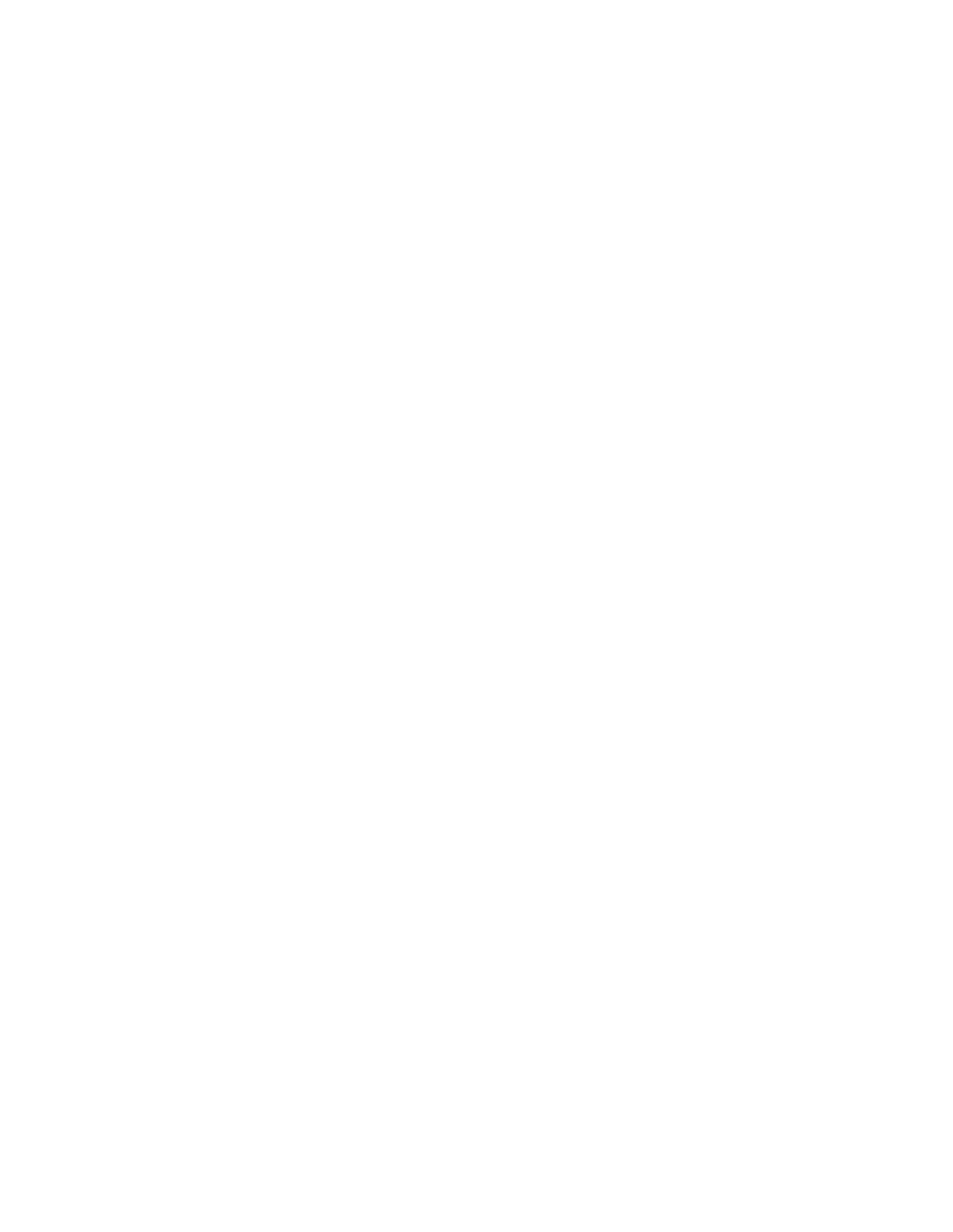# **PREFACE TO THE 2008 EDITION**

This paper contains technical notes on the 2008 edition of the AICPA Audit Guide *Audit Sampling*. I have written the paper to document the key statistical tables in the guide for the benefit of statistical specialists, educators, students, and others. It will help firms extend the tables to cover their specific policies and guidance, individual practitioners tailor their sampling techniques to specific audit circumstances, and developers write software to augment or replace tables. While I have provided some theoretical background, I have assumed that the reader is familiar with the basics of audit sampling and have focused on the application of theory to the tables.

 In the interest of clarity and with practical computation in mind, I have explained matters in terms of functions that are available in Microsoft Office Excel (2007 and 2003 versions), software that is widely used by auditors. These functions can be readily translated into their equivalent in other software, and the use of Excel for the purposes of this paper is not an endorsement of that product or its suitability for statistical calculations.

 Section 1, "Definitions and Conventions," defines the terms and conventions used in the paper. Section 2, "Theory and Algorithms," provides enough theory to anchor the discussion in established statistical terms and explains specific formulas and algorithms. Section 3, "Statistical Functions in Excel," shows how the statistical functions required for the tables may be implemented in Excel. Section 4, "Computation of Tables with Examples," shows how each key table can be computed, referring back to the preceding material.

 I wish to acknowledge the help I have received from fellow task force members, especially Abe Akresh and Bill Felix.

#### **2008 Audit Sampling Guide Task Force**

| Lynford E. Graham, Chairman |                    |
|-----------------------------|--------------------|
| Abraham D. Akresh           | Mark D. Mayberry   |
| John P. Brolly              | Douglas F. Prawitt |
| Michael F. Campana          | Trevor R. Stewart  |
| Mark S. Chapin              | John R. Troyer     |
| William L. Felix, Jr.       | Phil D. Wedemeyer  |
| Kenneth C. Garrett          | Harold I. Zeidman  |
| <b>AICPA Staff</b>          |                    |
| William S. Boyd             |                    |

*Technical Manager*, *Accounting & Auditing Publications* 

I would also like to acknowledge the assistance obtained from several others including Lucas Hoogduin of KPMG LLP and Paul van Batenburg of Deloitte. Further, I thank Donald Roberts of the University of Illinois at Urbana-Champaign for his review of this document.

Trevor R. Stewart New York, NY June 2008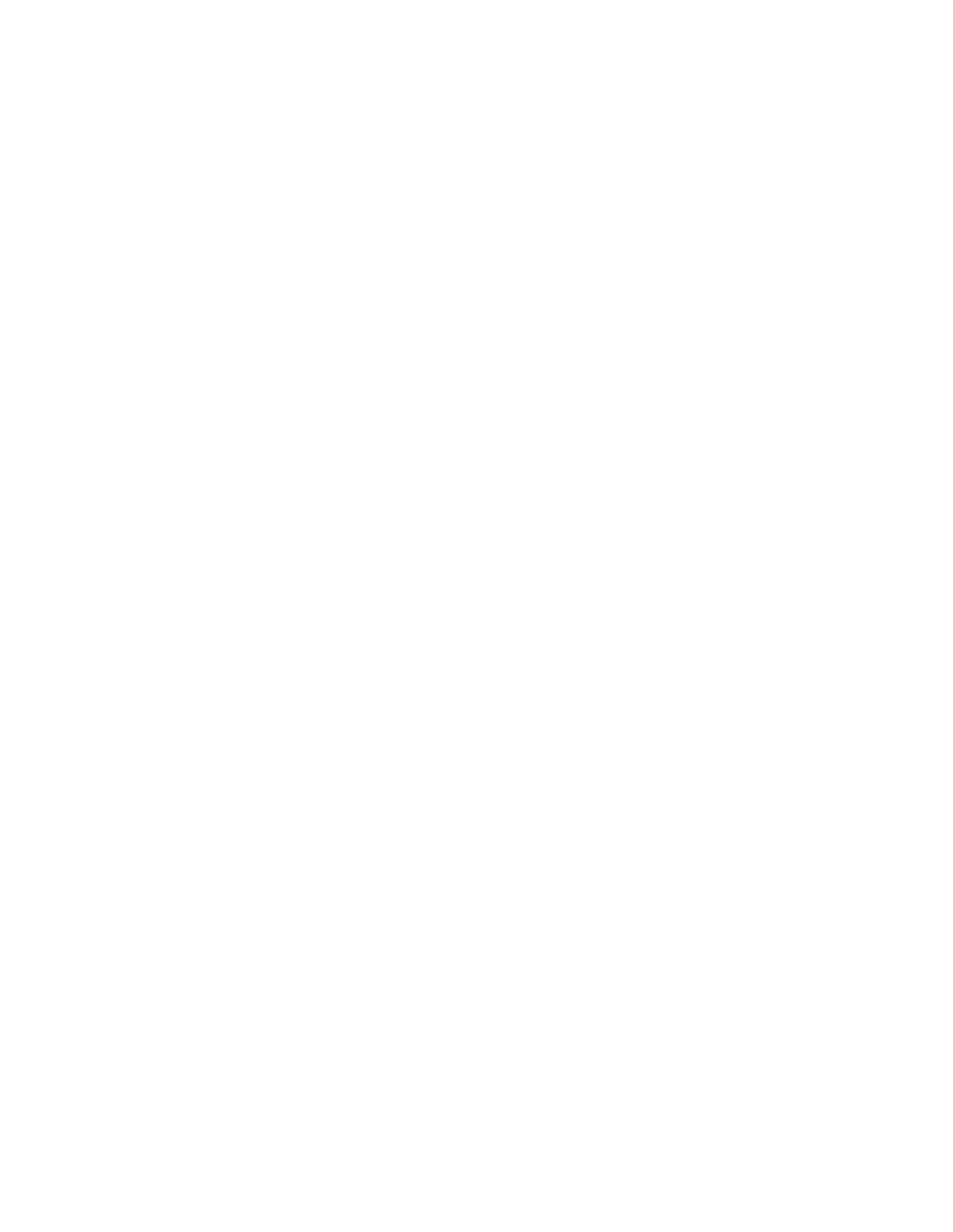# **CONTENTS**

| $\mathbf{1}$     |      |                                                                                                      |  |
|------------------|------|------------------------------------------------------------------------------------------------------|--|
| $\boldsymbol{2}$ |      |                                                                                                      |  |
|                  | 2.1  |                                                                                                      |  |
|                  |      | 2.1.1                                                                                                |  |
|                  |      | 2.1.2                                                                                                |  |
|                  | 2.2  |                                                                                                      |  |
|                  |      | 2.2.1                                                                                                |  |
|                  |      | 2.2.2                                                                                                |  |
|                  |      | 2.2.3                                                                                                |  |
|                  | 2.3  |                                                                                                      |  |
|                  |      | 2.3.1                                                                                                |  |
|                  |      | 2.3.2                                                                                                |  |
|                  |      | 2.3.3                                                                                                |  |
|                  | 2.4  |                                                                                                      |  |
|                  | 2.5  | Precision and Tolerable Misstatement in Classical Variables Sampling (Table D.1 of the Guide)15      |  |
| 3                |      |                                                                                                      |  |
|                  | 3.1  |                                                                                                      |  |
|                  | 3.2  |                                                                                                      |  |
|                  |      | 3.2.1                                                                                                |  |
|                  |      | 3.2.2                                                                                                |  |
|                  |      | 3.2.3                                                                                                |  |
| 4                |      |                                                                                                      |  |
|                  | 4.1  | Table 3.1: Effect on Sample Size of Different Levels of Risk of Overreliance and Tolerable Deviation |  |
|                  |      |                                                                                                      |  |
|                  | 4.2  |                                                                                                      |  |
|                  | 4.3  |                                                                                                      |  |
|                  | 4.4  |                                                                                                      |  |
|                  | 4.5  | Table 4.2: Table Relating RMM, Analytical Procedures (AP) Risk, and Test of Details (TD) Risk 26     |  |
|                  | 4.6  |                                                                                                      |  |
|                  | 4.7  |                                                                                                      |  |
|                  | 4.8  |                                                                                                      |  |
|                  | 4.9  |                                                                                                      |  |
|                  | 4.10 |                                                                                                      |  |
|                  | 4.11 |                                                                                                      |  |
|                  | 4.12 | Table A.3: Statistical Sampling Results Evaluation Table for Tests of Controls-Upper Limits at 5%    |  |
|                  |      |                                                                                                      |  |
|                  | 4.13 | Table A.4: Statistical Sampling Results Evaluation Table for Tests of Controls—Upper Limits at 10%   |  |
|                  |      |                                                                                                      |  |
|                  | 4.14 |                                                                                                      |  |
|                  | 4.15 |                                                                                                      |  |
|                  | 4.16 |                                                                                                      |  |
|                  | 4.17 | Table D.1: Ratio of Desired Allowance for Sampling Risk to Tolerable Misstatement29                  |  |
|                  | 4.18 |                                                                                                      |  |
|                  |      |                                                                                                      |  |
|                  |      |                                                                                                      |  |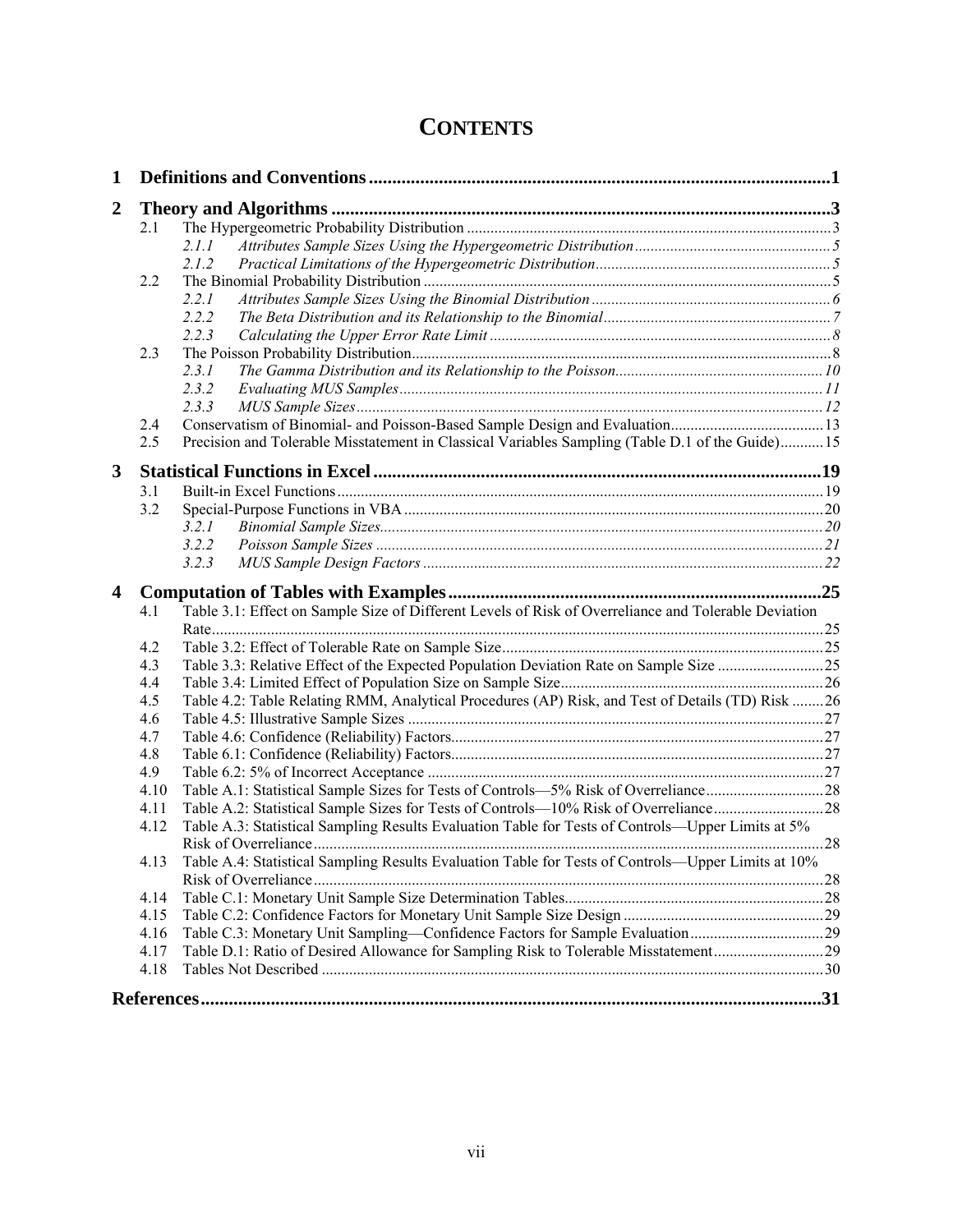# **TABLE OF FIGURES**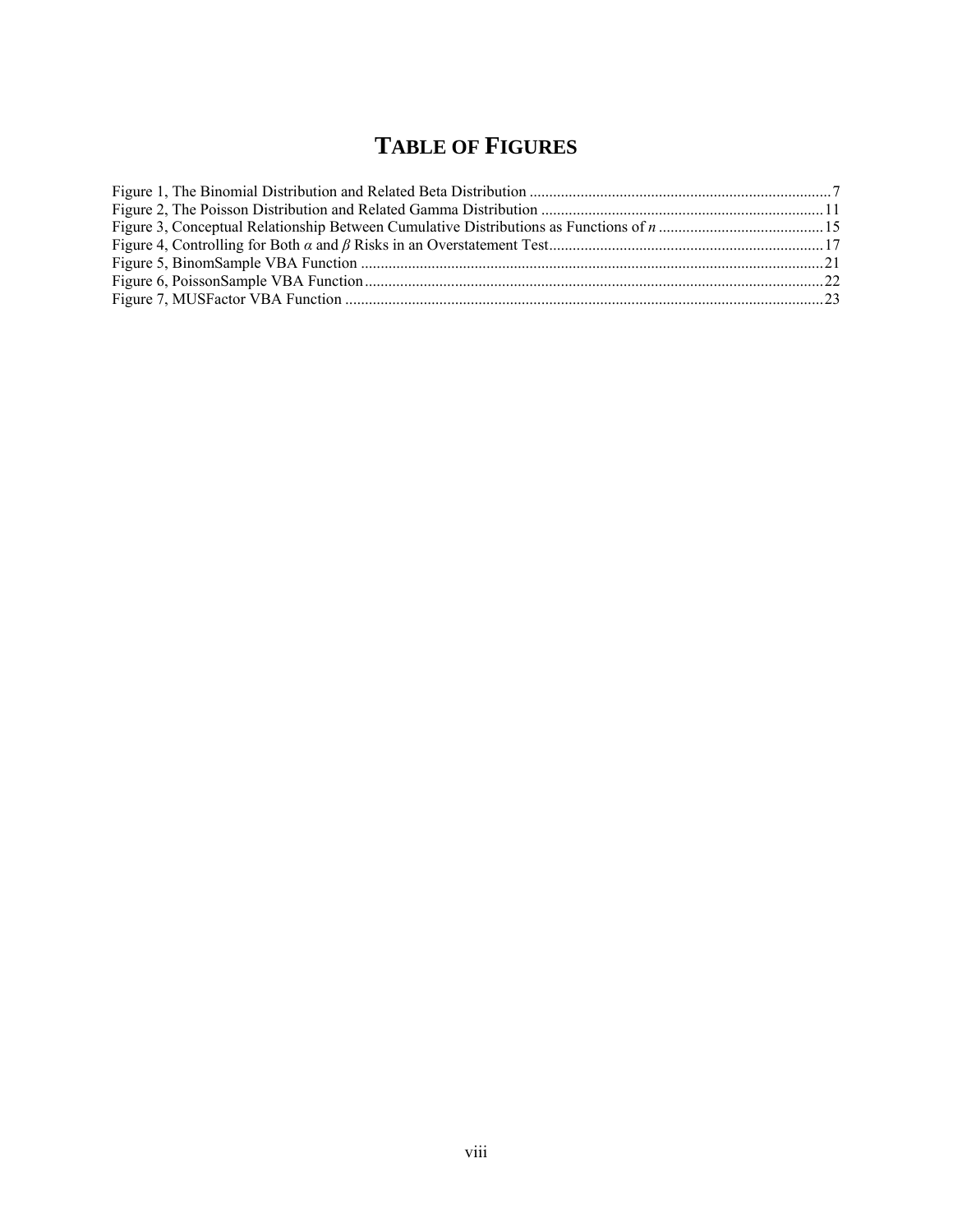# **1 DEFINITIONS AND CONVENTIONS**

Symbols and terms used in this paper are set forth in the following table.

| <b>Term</b>           | <b>Definition</b>                                                                                                                                                                                                                                |
|-----------------------|--------------------------------------------------------------------------------------------------------------------------------------------------------------------------------------------------------------------------------------------------|
| Error                 | Deviation or misstatement.                                                                                                                                                                                                                       |
| T                     | Tolerable error.                                                                                                                                                                                                                                 |
| $\alpha$              | Risk of incorrect rejection: the risk of concluding that the total error or the error rate<br>exceeds what is tolerable when it does not.                                                                                                        |
| $\beta$               | Risk of incorrect acceptance: the risk of concluding that the total error or error rate is<br>tolerable when it is not.                                                                                                                          |
| $\overline{M}$        | Monetary total of the population.                                                                                                                                                                                                                |
| $\mathcal{N}$         | Number of items in the population.                                                                                                                                                                                                               |
| L                     | Number of errors in the population; also $L_T$ for the tolerable number of errors.                                                                                                                                                               |
| $\boldsymbol{n}$      | Sample size.                                                                                                                                                                                                                                     |
| $\boldsymbol{p}$      | Population error rate; also, $p_E$ , $p_T$ , and $p_U$ for expected, tolerable, and upper limit<br>rates, respectively.                                                                                                                          |
| $\boldsymbol{k}$      | Number of errors in sample; also, $k_E$ for the expected number of errors; may also<br>denote sum of the error taints in monetary unit sampling applications.                                                                                    |
| r                     | Mean number of errors in samples of size $n$ ; also, $rT$ and $rU$ for tolerable and upper<br>limit mean number of errors, respectively.                                                                                                         |
| $\boldsymbol{A}$      | Precision of a classical variables sampling estimate.                                                                                                                                                                                            |
| $\sigma_n$            | Standard deviation of an estimator for sample of size <i>n</i> . In the statistical literature, $\sigma_n$<br>is often called the <i>standard error</i> of the estimator, but in auditing such use of the<br>term <i>error</i> can be confusing. |
| $Z_{\varepsilon}$     | Standard normal deviate such that the probability is $1 - \varepsilon$ that $z \le z_{\varepsilon}$ .                                                                                                                                            |
| <b>MUS</b>            | Monetary unit sampling.                                                                                                                                                                                                                          |
| RoundUp $(x, \delta)$ | The variable x rounded up to the nearest $\delta$ decimal places. When $\delta = 0$ , x is rounded<br>up to the nearest integer.                                                                                                                 |
| exp(x)                | The constant e (Euler's $e = 2.7182$ ) raised to the power of x. For $x > 0$ , it is the<br>inverse (the antilogarithm) of $ln(x)$ , thus $exp(ln(x)) = x$ .                                                                                     |
| ln(x)                 | The natural logarithm (base e) of x. This is the inverse of $exp(x)$ ; thus $ln(exp(x)) = x$ .                                                                                                                                                   |
| <b>VBA</b>            | Microsoft Visual Basic for Applications, as implemented in Excel 2007 and 2003.                                                                                                                                                                  |

 The following mathematical conventions are used for probability distributions. For discrete probability distributions, namely the hypergeometric, binomial, and Poisson distributions, the *probability mass function* is the probability of obtaining exactly *k* errors. These are denoted as *Hyp*(*k*,…), *Bin*(*k*,…), and *Poi*(*k*,…). The *cumulative distribution function* is the probability of obtaining *k* or fewer errors and is the sum of the mass function from zero to *k*. Cumulative distribution functions are denoted by prefixing the letter *C* to the symbol for the mass function; thus *CHyp*(*k*,…), *CBin*(*k*,…), and *CPoi*(*k*,…).

 For continuous probability distributions, the *probability density function* at point *x* is the ordinate of the function at that point. The density function defines the probability curve (for example, the familiar bell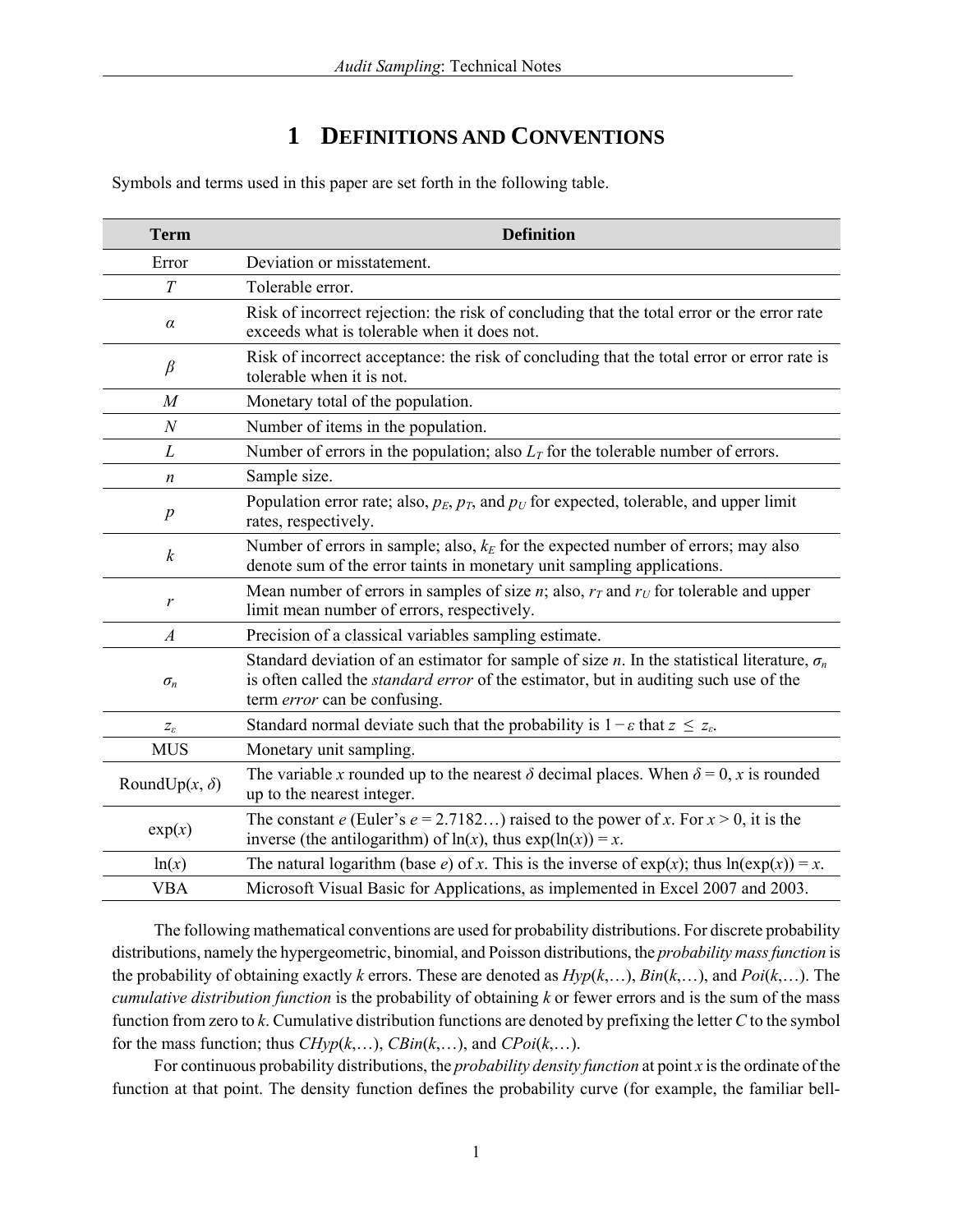shaped curve for normal distributions). The cumulative distribution function is the probability that total error or error rate, depending on the context, does not exceed *x* and is represented by the area under the curve to the left of *x*. Mathematically, it is the integral of the density function to the left of *x*. The beta and gamma density functions are denoted by  $b(x,...)$  and  $g(x,...)$ , respectively, while their cumulative probability distributions are denoted by  $B(x, \ldots)$  and  $G(x, \ldots)$ . The cumulative normal distribution is denoted by  $N(x, \ldots)$ . Inverse distributions (also known as percentile functions) express the value of *x* for a given probability *u*. They are denoted by  $B^{-1}(u,...)$ ,  $G^{-1}(u,...)$ , and  $N^{-1}(u,...)$  for the inverse beta, gamma, and normal distributions, respectively.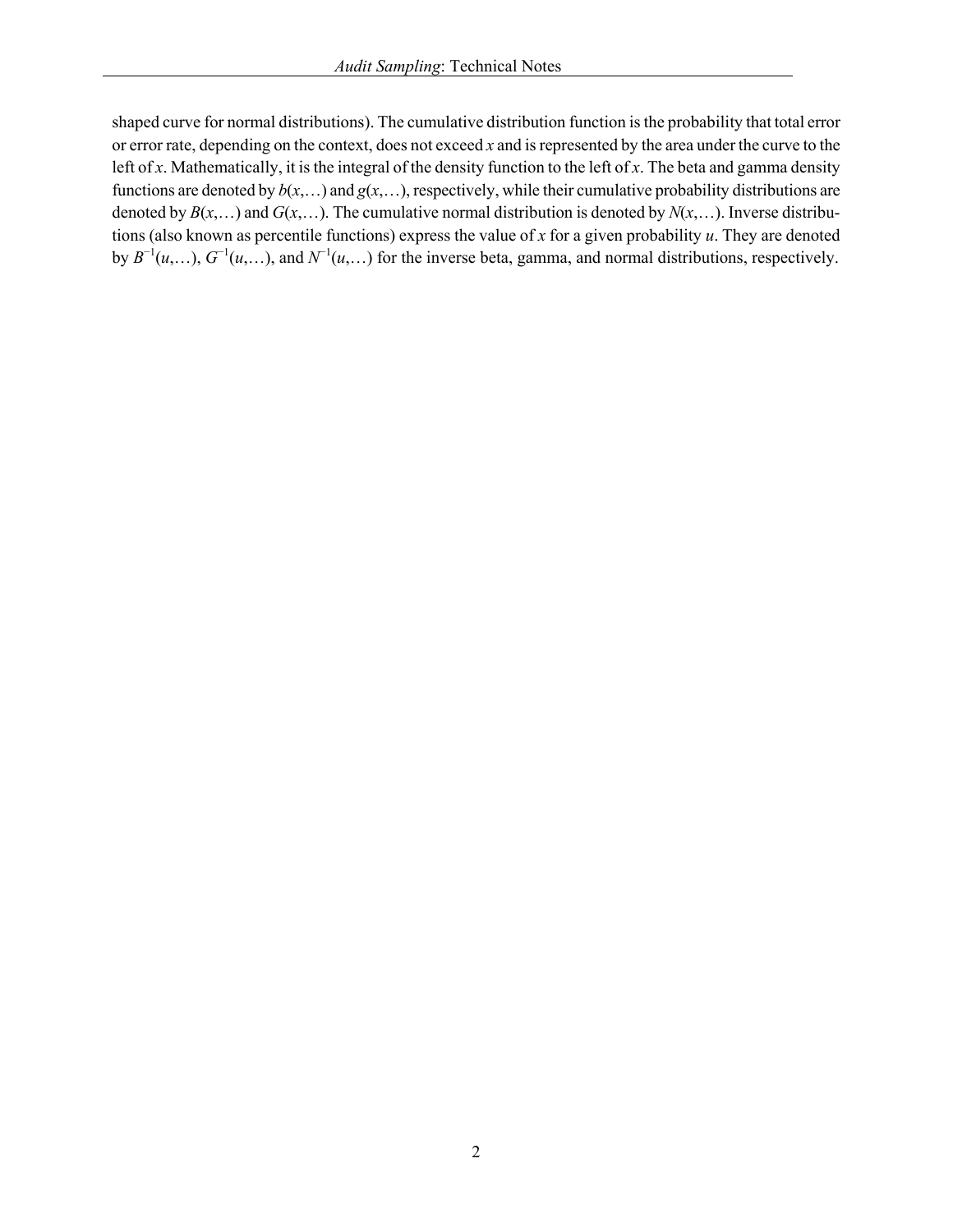# **2 THEORY AND ALGORITHMS**

This section describes the theory underlying the tables in the Audit Guide *Audit Sampling* (the guide) and the various formulas and algorithms that can be used to compute them. Because most of the tables relate to attributes sampling and MUS, that is the focus of this section—except for section 2.5, which deals with the relation between precision and tolerable misstatement in classical variables sampling.

 In attributes sampling, we have a population of *N* items that contains *L* errors. A sample of *n* items is randomly selected from the population and includes *k* errors. The sample design problem is to determine how large *n* should be so that if the audit goes as expected the auditor will be able to conclude with some appropriate degree of confidence (for example, 95%) that the number of errors or error rate does not exceed a tolerable level. The sample evaluation problem is to determine, based on the number of errors detected in the sample, an upper limit such that the auditor has an appropriate level of confidence that the actual number of errors or error rate does not exceed that upper limit.

 In attributes sampling and MUS, the guide focuses on directly specifying the risk of incorrect acceptance  $\beta$ . The risk of incorrect rejection  $\alpha$  is not specified directly but is influenced by specifying the expected number of errors or error rate. The larger this is, the larger the resulting sample size and the lower the risk of incorrect rejection.

#### **2.1 The Hypergeometric Probability Distribution**

The hypergeometric probability mass function expresses the probability that *k* errors will be selected in a sample of *n* items randomly selected without replacement from a population of *N* items that contains *L* errors. Its derivation is described in the next paragraph.

The total number of possible samples of *n* items that can be selected from a population of *N* items is

$$
\binom{N}{n} = \frac{N!}{n!(N-n)!},\tag{1}
$$

where, for example, n! (*n* factorial) is  $n(n-1)(n-2)\cdots 3\cdot 2\cdot 1$ . The number of ways in which *k* errors can be selected from *L* errors in a population is

$$
\binom{L}{k}.
$$

Similarly, the number of ways in which *n* − *k* non-errors can be selected from the *N* − *L* non-errors in a population is

$$
\binom{N-L}{n-k}.
$$

Therefore, the total number of ways in which a sample containing *k* errors and *n − k* non-errors can be selected is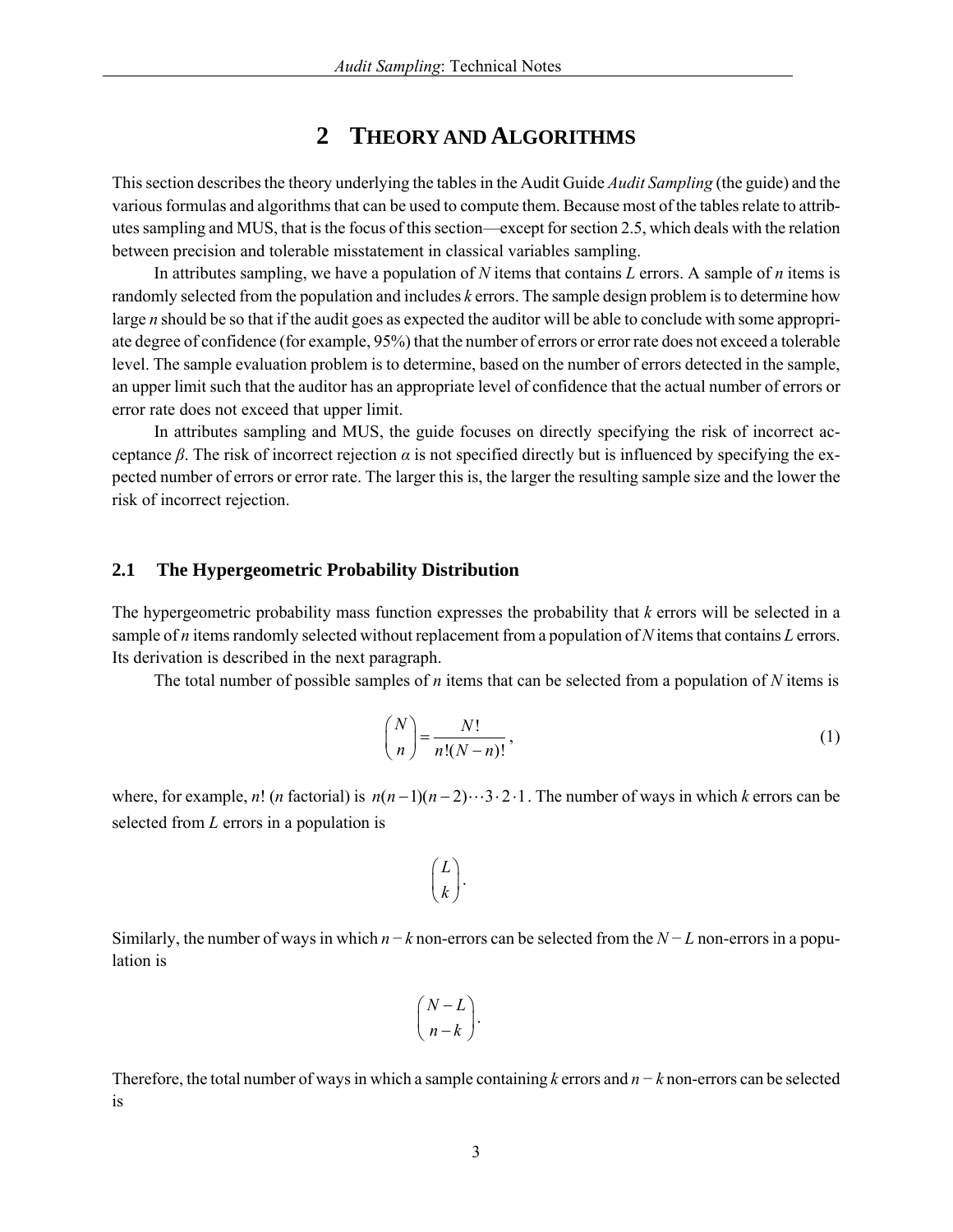$$
\binom{L}{k}\binom{N-L}{n-k}.
$$

This divided by (1), the total number of possible samples of size *n*, is the probability that the sample will contain exactly *k* errors and defines the hypergeometric probability mass function:

$$
Hyp(k, n, L, N) = \frac{\binom{L}{k}\binom{N-L}{n-k}}{\binom{N}{n}}
$$
  
where  $k, n, L, N = 0, 1, 2, ...$ ;  $L \le N$ ;  $k \le L$ ; and  $n - (N - L) \le k \le n \le N$  (2)

(Johnson, Kemp, and Kotz 2005, 251). For example, the probability of obtaining *k* = 2 errors in a sample of *n*  $=$  5 items selected from a population of *N* = 50 items in which there are *L* = 10 errors is

$$
Hyp(2, 5, 10, 50) = \frac{{\binom{10}{2}} {\binom{50 - 10}{5 - 2}}}{{\binom{50}{5}}} = \frac{\frac{10!}{2!8!} \times \frac{40!}{3!37!}}{\frac{50!}{5!45!}} = 0.2098.
$$

It can be shown that the mean and variance are

$$
E(k) = np \quad \text{and} \quad \text{var}(k) = np(1-p)\frac{N-n}{N-1} \,,
$$

where  $p = L/N$ .

The cumulative hypergeometric probability that the number of errors in the sample is *k* or fewer is

$$
CHyp(k, n, L, N) = \sum_{i=k_0}^{k} Hyp(i, n, L, N),
$$
\n(3)

where

$$
k_0 = \begin{cases} 0, & \text{if } n \le N - L \\ n - (N - L), & \text{if } n > N - L \end{cases}
$$

is the minimum number of errors that the sample can possibly contain.<sup>1</sup>

<sup>&</sup>lt;sup>1</sup> As pointed out by Feller (1968, 44), the summation in function (3) can start at 0 rather than  $k_0$ . It starts with  $k_0$  in function (3) because the Excel HYPGEOMDIST function returns a #NUM! error if  $i < k_0$ .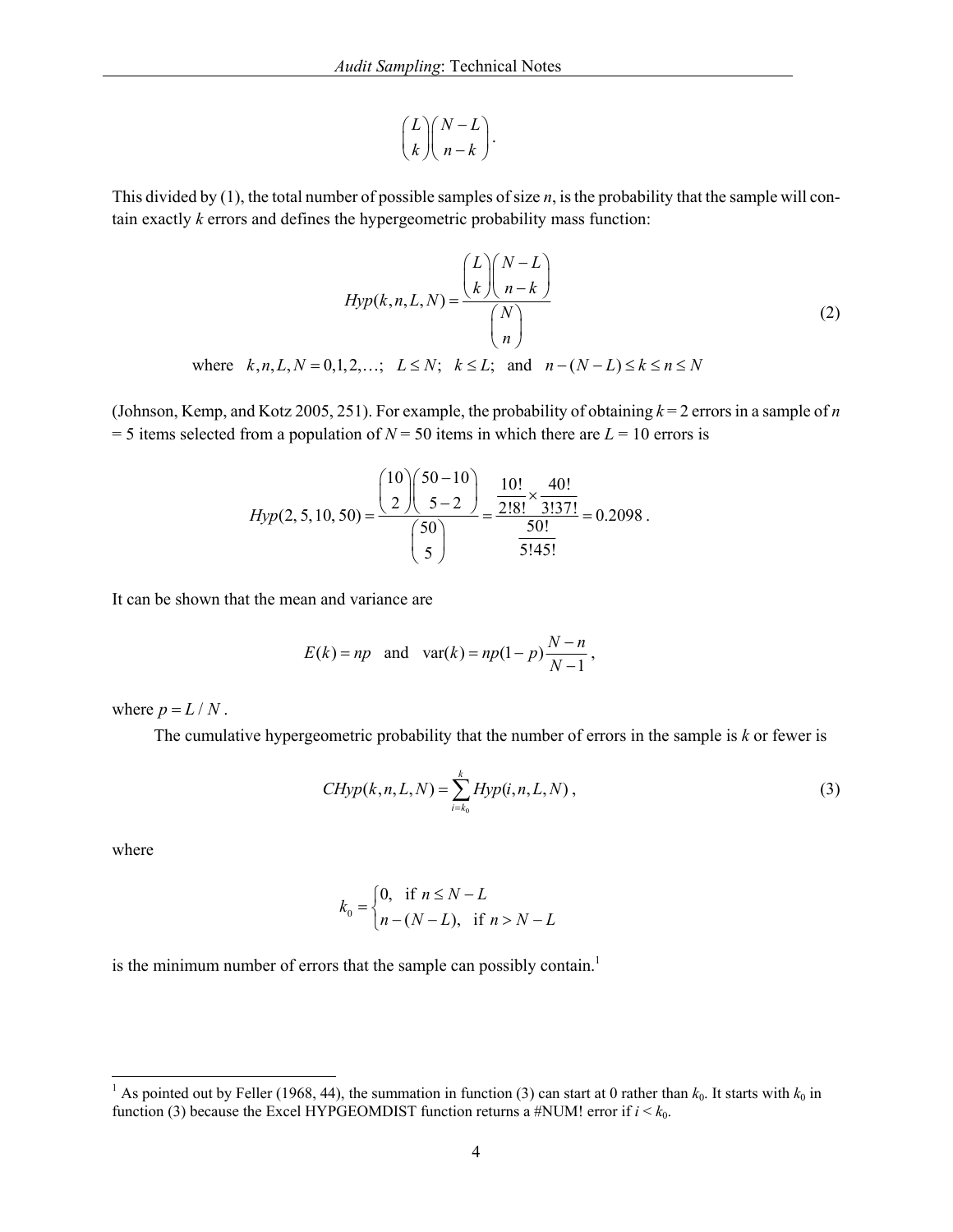#### *2.1.1 Attributes Sample Sizes Using the Hypergeometric Distribution*

Given the risk  $\beta$ , the population size N, the tolerable number of errors in the population  $L_T$ , and expected number of errors in the sample  $k_E$ , function (3) can be used to compute the required sample size *n*. It is the minimum value of *n* for which

$$
CHyp(kE, n, LT, N) \leq \beta.
$$
 (4)

The guide assumes that auditors specify a tolerable error rate  $p<sub>T</sub>$  instead of a tolerable number of errors  $L_T$  and an expected error rate  $p_E$  instead of an expected number of errors  $k_E$ . This causes a minor practical difficulty when, as is generally the case, the error rate does not translate into an integral number of errors. For instance, a population size of 52 and an error rate of 10% implies 5.2 errors. Because, in attributes sampling, an item is either an error or not an error it is necessary to decide whether that means 5 or 6 errors. On the basis that partial errors do not exist, we round up to the nearest integer. Thus 5.2 is rounded up to 6.

While the hypergeometric distribution is the exactly correct distribution to use for attributes sample sizes, it gets unwieldy for large populations unless suitable software is available. It is principally for this reason that more convenient approximations are frequently used in practice.

**Example:** See section 4.4 of this paper.

#### *2.1.2 Practical Limitations of the Hypergeometric Distribution*

The hypergeometric distribution takes into account that audit sampling is typically performed *without replacement*: sample items are effectively extracted from the population and cannot be re-selected. This means that the probability that a sample item will be an error depends on how many errors and non-errors have already been selected and is not constant from selection to selection. This complicates the mathematics and makes it infeasible to prepare comprehensive tables that go beyond quite small populations.

 The advent of widely deployed popular software such as Excel has reduced the need for tables, but this is a relatively recent development and does not address analytical complexities. Simpler distributions that approximate the hypergeometric distribution are often used. In audit sampling, the most frequently used approximations, the ones used in the guide, are the binomial and the Poisson probability distributions.

#### **2.2 The Binomial Probability Distribution**

Another way to select a sample is *with replacement*: sample items are not extracted from the population but are available for reselection. This makes sampling easier to analyze, describe, and tabulate because the probability that the next sample item will be an error remains constant no matter how large the sample. When a sample is small relative to the population, it makes little difference whether it is selected with or without replacement because the probability of selecting an item more than once is relatively small. In these circumstances, it is usually reasonable to make the simplifying assumption.

 The probability that an item selected at random with replacement from the population will be an error is  $p = L/N$ , the population error rate, and this is constant for each item selected. If *n* selections are made, each sample item has a probability *p* of being an error and a probability  $1 − p$  of being a non-error. Therefore, the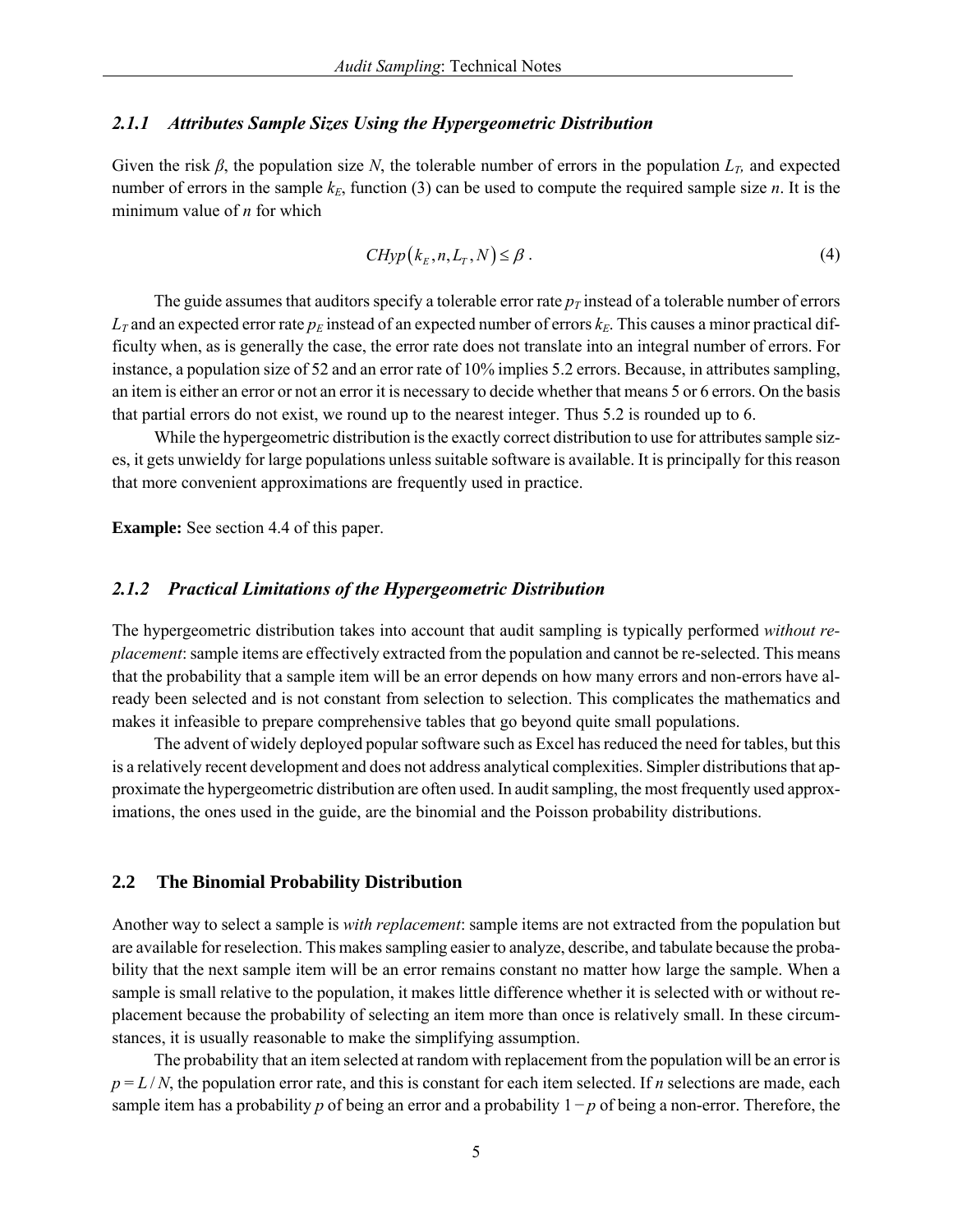probability that a sample of *n* items will be some given combination of *k* errors and *n − k* non-errors is  $p^{k}$   $(1-p)^{n-k}$ . Because there are



such possible combinations, the total probability is the product of these two factors. More formally, the binomial probability mass function expresses the probability that *k* errors will be selected in a sample of *n* items randomly selected with replacement from a population in which the population error rate is *p*. It is

$$
Bin(k, n, p) = {n \choose k} p^k (1-p)^{n-k}
$$
\n
$$
(5)
$$

(Johnson, Kemp, and Kotz 2005, 108).

 The cumulative probability that the number of errors in the sample is *k* or fewer is the sum of the mass function  $(5)$  from 0 to  $k$ , namely

$$
CBin(k, n, p) = \sum_{i=0}^{k} Bin(i, n, p).
$$
 (6)

It can be shown that the mean and variance are  $E(k) = np$  and var $(k) = np(1 - p)$ , respectively.

 A common rule of thumb is that the binomial can be used in place of the hypergeometric if *n* < 0.1*N* (Johnson, Kemp, and Kotz 2005, 269). In any case, as explained in section 2.4 of this paper, the binomial provides a conservative approximation for audit applications in the sense that it results in sample sizes and evaluated upper error limits that are at least as large as those calculated using the hypergeometric distribution. When suitable software is available for hypergeometric calculations, however, there may be little benefit to using the less efficient, though simpler, binomial approximation.

#### *2.2.1 Attributes Sample Sizes Using the Binomial Distribution*

Given risk  $\beta$ , tolerable error rate  $p_T$ , and expected error rate  $p_E$ , the required sample size is the minimum value of *n* for which

$$
CBin(k_E, n, p_T) \leq \beta , \qquad (7)
$$

where  $k_E$  = RoundUp( $np_E$ , 0). Because there is no explicit formula solution, *n* must be found numerically. A VBA function for doing so,

$$
n = BinomSample(\beta, p_E, p_T), \qquad (8)
$$

is presented in section 3.2.1 of this paper.

**Examples:** See sections 4.1–4.3 and 4.10–4.11 of this paper.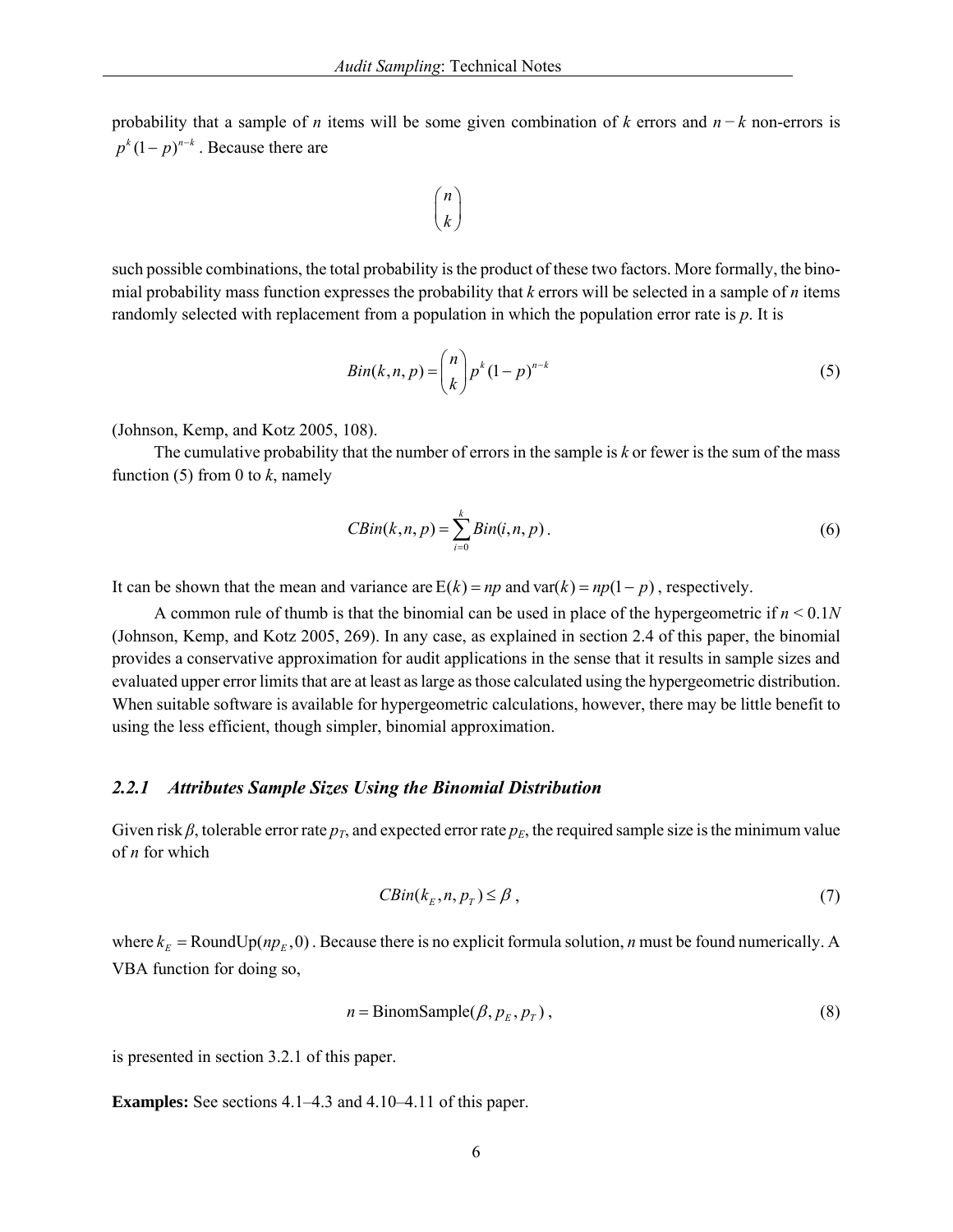#### *2.2.2 The Beta Distribution and its Relationship to the Binomial*

The binomial distribution has associated with it a continuous probability distribution, the *beta* distribution, which describes the probability that *p*, the population error rate, could be less than or equal to any given value in the range from 0 to 1, given the size of the sample and the number of errors selected.

The beta distribution can be defined mathematically by the probability density function

$$
b(p, 1+k, n-k) = (n-k) {n \choose k} p^{k} (1-p)^{n-k-1}
$$
  
where  $0 \le p \le 1$ ;  $n = 0, 1, 2, ...$ ; and  $k = 0, 1, 2, ..., n$  (9)

(DeGroot 2002, 303).<sup>2</sup> The cumulative distribution is

l



#### **Figure 1, The Binomial Distribution and Related Beta Distribution**

<sup>&</sup>lt;sup>2</sup> The beta distribution  $b(p, \theta, \lambda)$  is usually defined more generally for  $\theta, \lambda > 0$ , but it reduces to this formulation for integer values  $\theta = 1 + k$  and  $\lambda = n - k$ .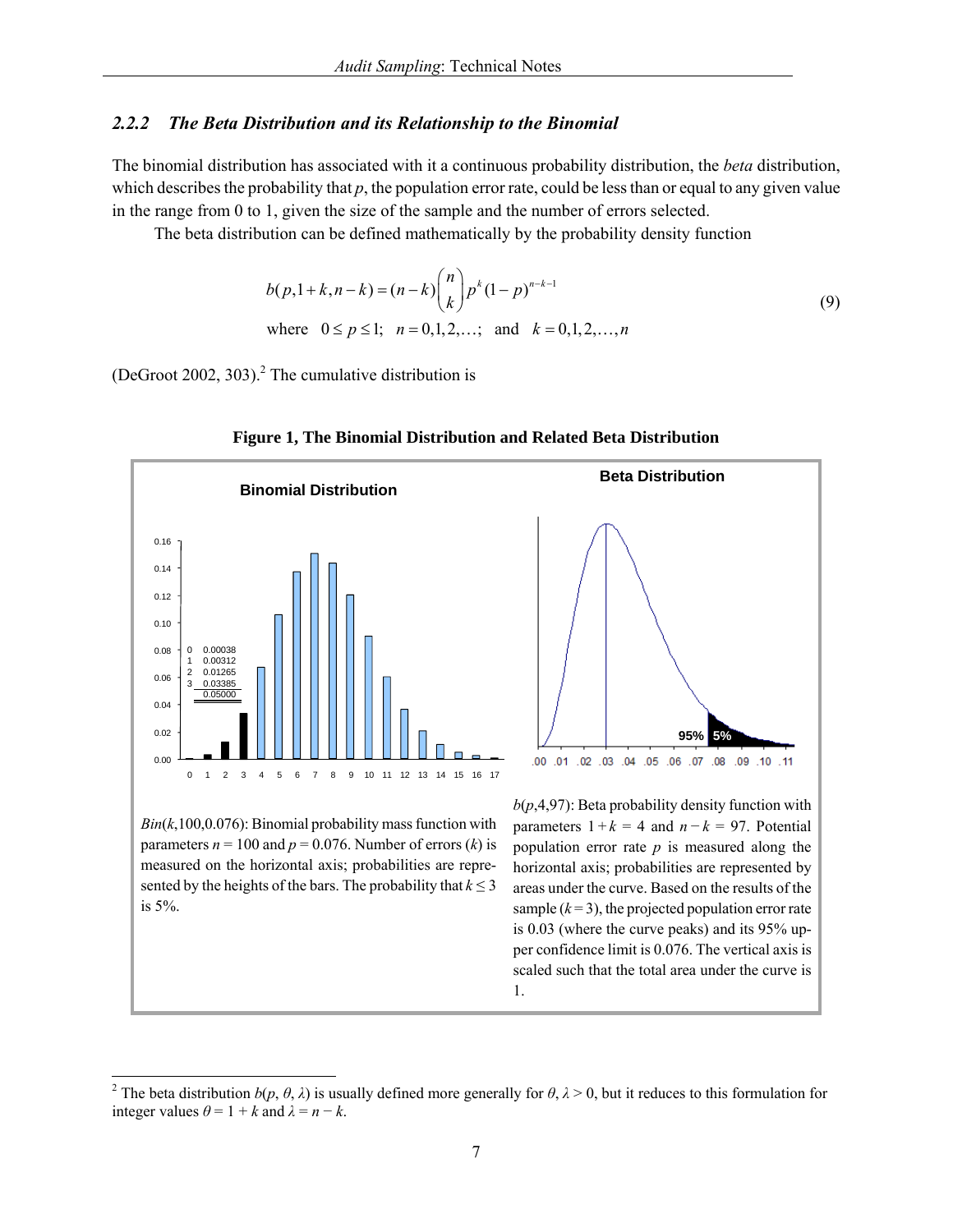$$
B(p, 1+k, n-k) = \int_{0}^{p} b(t, 1+k, n-k)dt; \ 0 \le p \le 1.
$$
 (10)

 The principal relevance here of the beta distribution is that the cumulative binomial probability can be written in terms of it,

$$
CBin(k, n, p) = 1 - B(p, 1 + k, n - k)
$$
\n(11)

(Abramowitz and Stegun 1972, 945, eq. 26.5.24). This equation simply expresses a mathematical equality that is useful in planning and evaluating attributes and MUS samples.<sup>3</sup> An example of the relationship between the binomial and beta distributions is shown in figure 1.

#### *2.2.3 Calculating the Upper Error Rate Limit*

The upper error rate limit can be found using the binomial distribution. It is the value  $p_U$  such that

$$
CBin(k, n, p_U) = \beta.
$$

This value can be found numerically through successive approximations. In practice, though, it is easier to use the beta distribution. From equation (11) it is the value  $p_U$  for which  $B(p_U, 1 + k, n - k) = 1 - \beta$ . This can be computed directly using the inverse of the beta distribution:

$$
p_U = B^{-1}(1 - \beta, 1 + k, n - k). \tag{12}
$$

The advantage of this formulation for present purposes is that the inverse beta distribution is provided directly in Excel.

**Examples:** See sections 4.12–4.13 of this paper.

#### **2.3 The Poisson Probability Distribution**

 $\overline{a}$ 

The Poisson is an important probability distribution that arises in many stochastic processes. In sampling, it arises as an approximation to the binomial distribution. Its usefulness lies in its simplicity: sample sizes are relatively easy to calculate, without the need for software or extensive tables in many cases, and sample evaluation is also relatively straightforward. A common rule of thumb is that the Poisson provides a good approximation to the binomial when  $n \ge 20$  and  $p \le 0.05$  (Freund 1972, 83). For any given  $r = np$ , the approximation improves as *p* decreases and *n* increases.

 The Poisson is often used as an alternative to the binomial for audit sampling, especially in MUS. As explained in section 2.4 of this paper, it is a conservative approximation for audit applications in the sense

 $3 \text{ A}$  Bayesian interpretation of equation (11) is that the probability of obtaining *k* or fewer errors in a sample of *n* items from a population in which the error rate is *p* equals the probability that the error rate exceeds *p* given that *k* errors were detected in a sample of *n* items.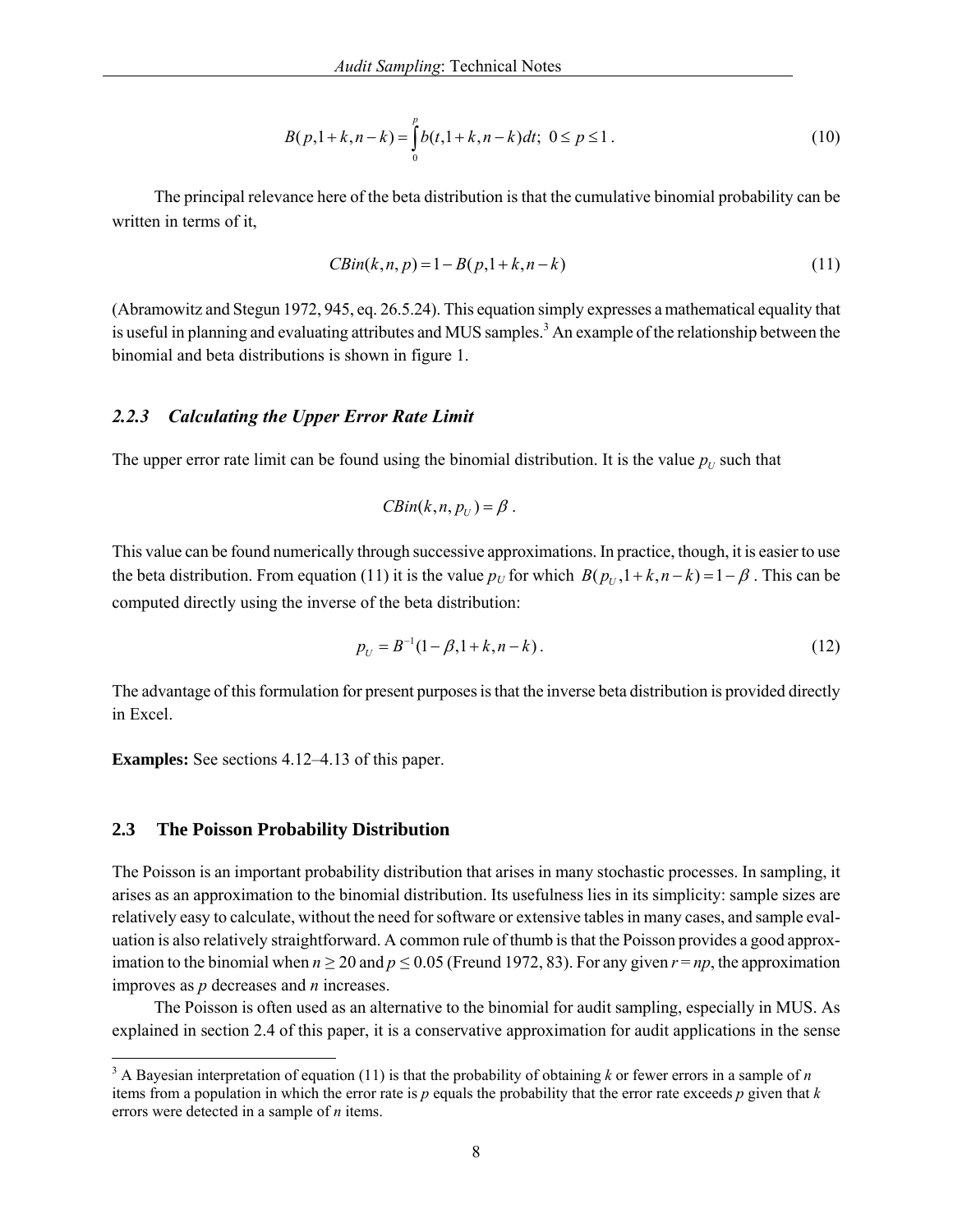that it results in sample sizes and evaluated upper error limits that are at least as large as those calculated using the binomial distribution. This loss of efficiency is usually minimal and is often regarded as worthwhile for the resulting greater simplicity.

 Mathematically, the Poisson arises as a limiting case of the binomial. The following explanation of this is based on DeGroot and Schervish (2002, 258). For  $k \ge 1$  the binomial distribution may be written as

$$
\binom{n}{k} p^k (1-p)^{n-k} = \frac{n(n-1)\cdots(n-k+1)}{k!} p^k (1-p)^{n-k} \,. \tag{13}
$$

We now let  $n \rightarrow \infty$  and  $p \rightarrow 0$  in such a way that their product *np* (that is, the expected number of errors in the sample) remains fixed throughout the limiting process. Let  $r = np$ , then  $p = r/n$  and equation (13) can be written as

$$
\binom{n}{k} p^k (1-p)^{n-k} = \frac{r^k}{k!} \left( \frac{n}{n} \times \frac{n-1}{n} \times \dots \times \frac{n-k+1}{n} \right) \left( 1 - \frac{r}{n} \right)^n \left( 1 - \frac{r}{n} \right)^{-k}.
$$

Because the values of *r* and *k* are held fixed as  $n \rightarrow \infty$ ,

$$
\lim_{n\to\infty}\left(\frac{n}{n}\times\frac{n-1}{n}\times\cdots\times\frac{n-k+1}{n}\right)\left(1-\frac{r}{n}\right)^{-k}=1.
$$

Furthermore, from elementary calculus,

$$
\lim_{n\to\infty}\left(1-\frac{r}{n}\right)^n=\exp(-r).
$$

The preceding applies for  $k \ge 1$ , but the same applies for  $k = 0$  because

$$
\binom{n}{0} p^0 (1-p)^{n-0} = (1-p)^n = \left(1 - \frac{r}{n}\right)^n \to \exp(-r) \text{ as } n \to \infty.
$$

It follows, therefore, that for any value of  $k = 0,1,2...$ , *n* and for any  $r \ge 0$ 

$$
\binom{n}{k} p^k (1-p)^{n-k} \to \frac{r^k \exp(-r)}{k!}
$$

as  $n \rightarrow \infty$  and  $p \rightarrow 0$  such that  $np = r$ . This limiting case of the binomial distribution is the Poisson distribution with mean *r*. More formally, the Poisson probability mass function

$$
Poi(k,r) = \frac{r^k \exp(-r)}{k!}; \quad r \ge 0, \quad k = 0, 1, 2, \dots
$$
 (14)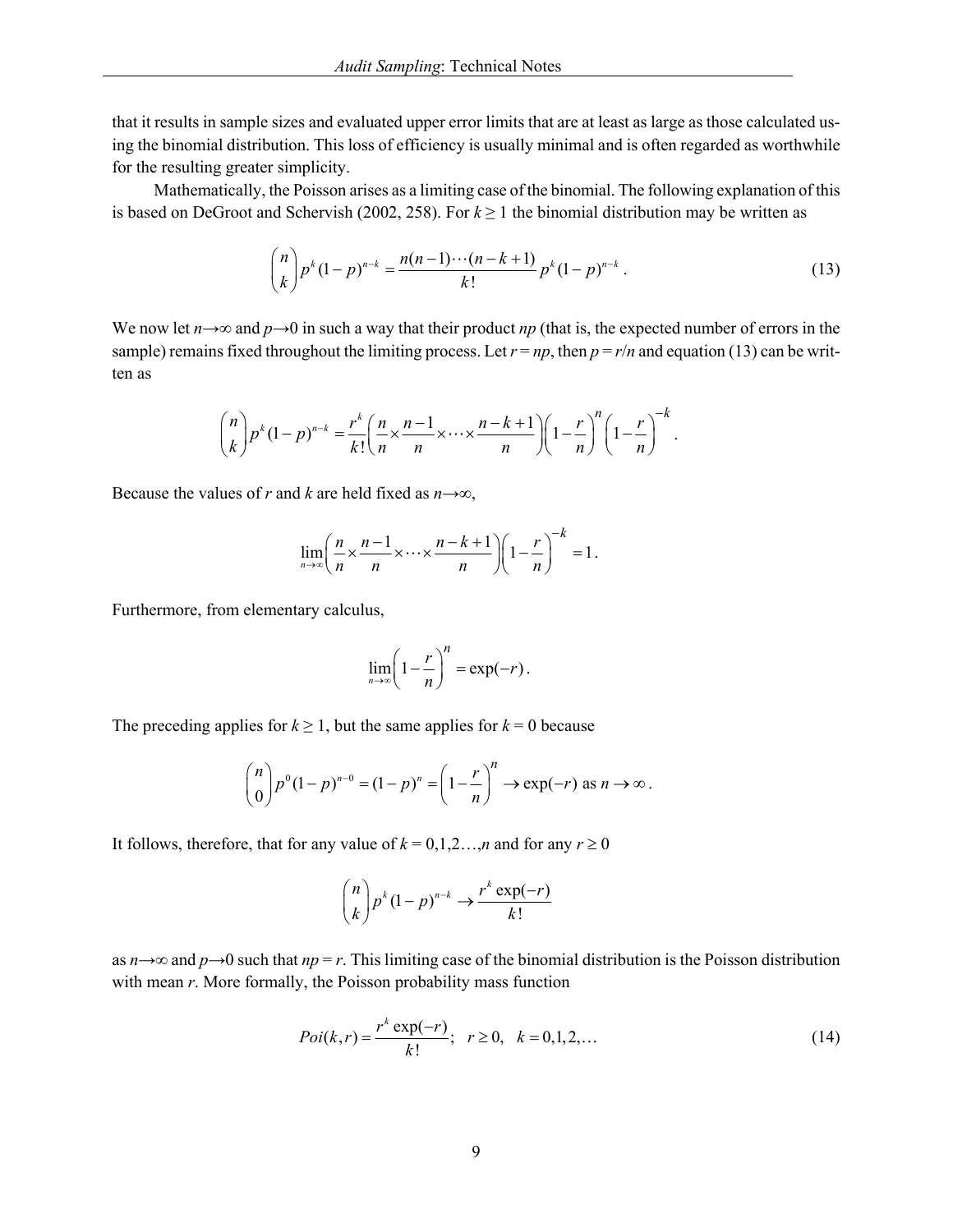expresses the probability that *k* errors will be selected in a sample when the mean number of errors in samples of size *n* is *r.*

 The cumulative probability that the number of errors in the sample is *k* or fewer is the sum of the mass function from 0 to *k*, namely

$$
C Poi(k, r) = \sum_{i=0}^{k} Poi(i, r).
$$
 (15)

It can be shown that the mean and variance of the Poisson distribution are both *r*, that is,  $E(k) = \text{var}(k) = r$ .

#### *2.3.1 The Gamma Distribution and its Relationship to the Poisson*

The Poisson distribution has associated with it a continuous probability distribution, the *gamma* distribution, which describes the probability that *r*, the mean number of errors in samples of size *n*, could be less than or equal to any given value given the number of errors selected.

The standard gamma distribution can be defined mathematically by the probability density function

$$
g(r, 1+k) = \frac{r^k \exp(-r)}{\Gamma(1+k)}; \quad r \ge 0, \quad k \ge 0,
$$
 (16)

where the gamma function  $\Gamma(1 + k) = \int_0^\infty t^k \exp(-t) dt$  (Johnson, Kotz, and Balakrishnan 1994, 337).<sup>4</sup> As will be explained, *k* may be the sum of the error taints for certain purposes and thus a non-integer. If all the errors are 100% taints, however, it is an integer and  $\Gamma(1 + k) = k!$ . The cumulative distribution function is

$$
G(r, 1+k) = \int_{0}^{r} g(t, 1+k)dt
$$
 (17)

 The principal relevance here of the gamma distribution is that the cumulative Poisson probability can be written in terms of it. For *k* errors

$$
C Poi(k, r) = 1 - G(r, 1 + k) \tag{18}
$$

(Raiffa and Schlaifer 2000, 224). This equation simply expresses a mathematical equality that is useful in planning and evaluating attributes and MUS samples.<sup>5</sup>

 An example of the relationship between the Poisson and gamma distributions is shown in figure 2. It may be noted that the charts in figure 2 are quite similar to those in figure 1 except for the fact that the beta

l

<sup>&</sup>lt;sup>4</sup> The gamma distribution  $g(x, \theta, \lambda)$  is usually defined more generally for  $\theta, \lambda > 0$  where  $\theta$  is the *shape* parameter and *λ* the *scale* parameter, but it reduces to this formulation when  $θ = 1 + k$  and  $λ = 1$ . When  $λ = 1$ , the scale parameter disappears and the distribution is known as the *standard* gamma distribution. 5

 $<sup>5</sup>$  A Bayesian interpretation of equation (18) is that the probability of obtaining *k* or fewer errors if the mean number</sup> of errors in samples of size *n* is *r* equals the probability that the mean exceeds *r* given that *k* errors were detected.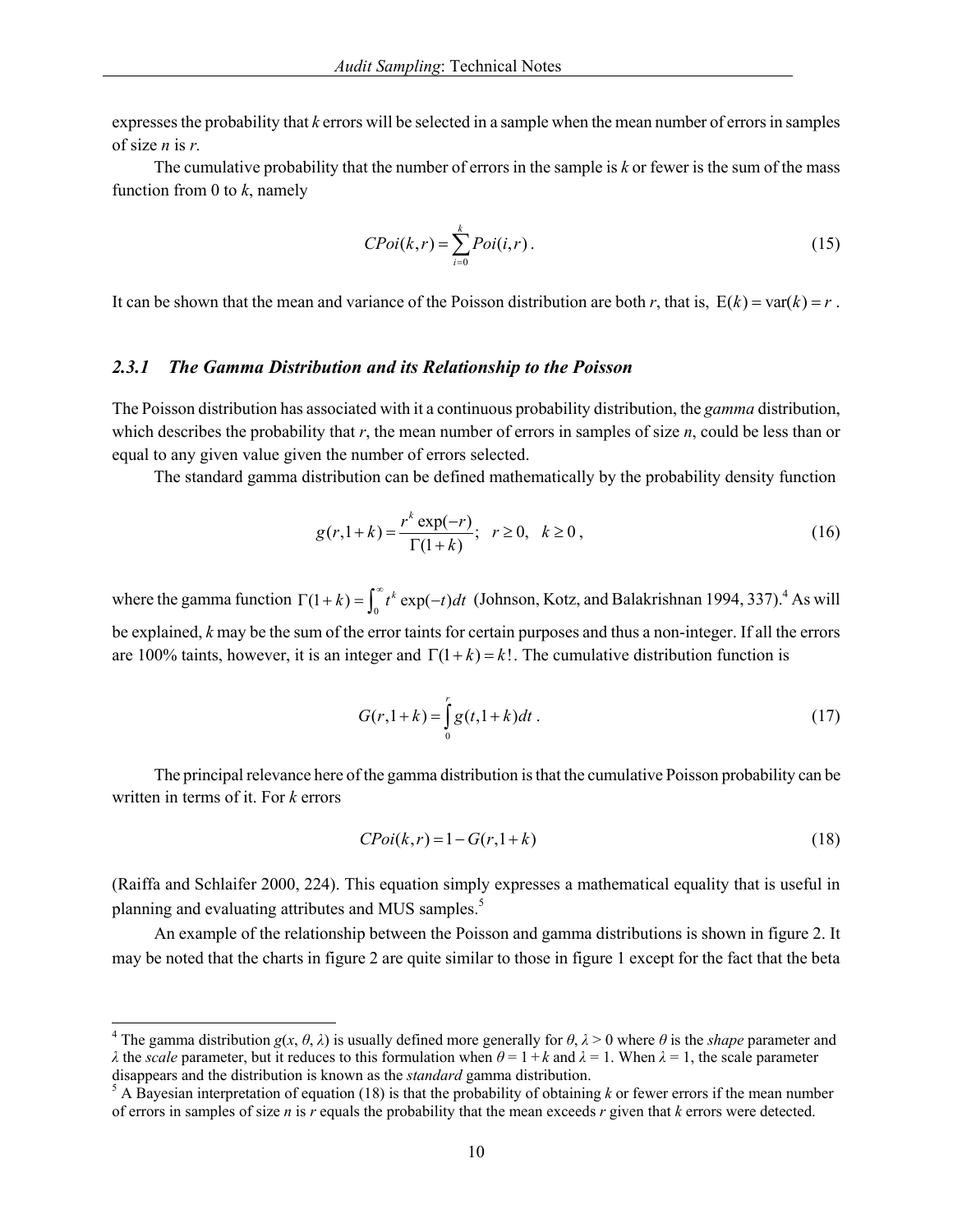

**Figure 2, The Poisson Distribution and Related Gamma Distribution** 

size *n* is  $r = 3$  (where the curve peaks) and its 95% upper confidence limit is 7.75. The vertical axis is scaled such that the total area under

**95% 5%**

 $\overline{7}$ 8 9  $10$ 11

distribution is expressed in terms of the potential error rate while the gamma is expressed in terms of the mean number of errors in samples of size *n*.

#### *2.3.2 Evaluating MUS Samples*

The upper limit to  $r$  can be found using the Poisson distribution. It is the value  $r_U$  such that

$$
C Poi(k, r_U) = \beta.
$$

This value can be found numerically through successive approximations. In practice, though, it is easier to use the gamma distribution. From equation (18), the upper limit is the value  $r_U$  for which  $G(r_U, 1 + k) = 1 - \beta$ , provided that the errors are all 100% taints. Using the inverse of the gamma distribution, the upper limit can be computed directly as

$$
r_U = G^{-1}(1 - \beta, 1 + k). \tag{19}
$$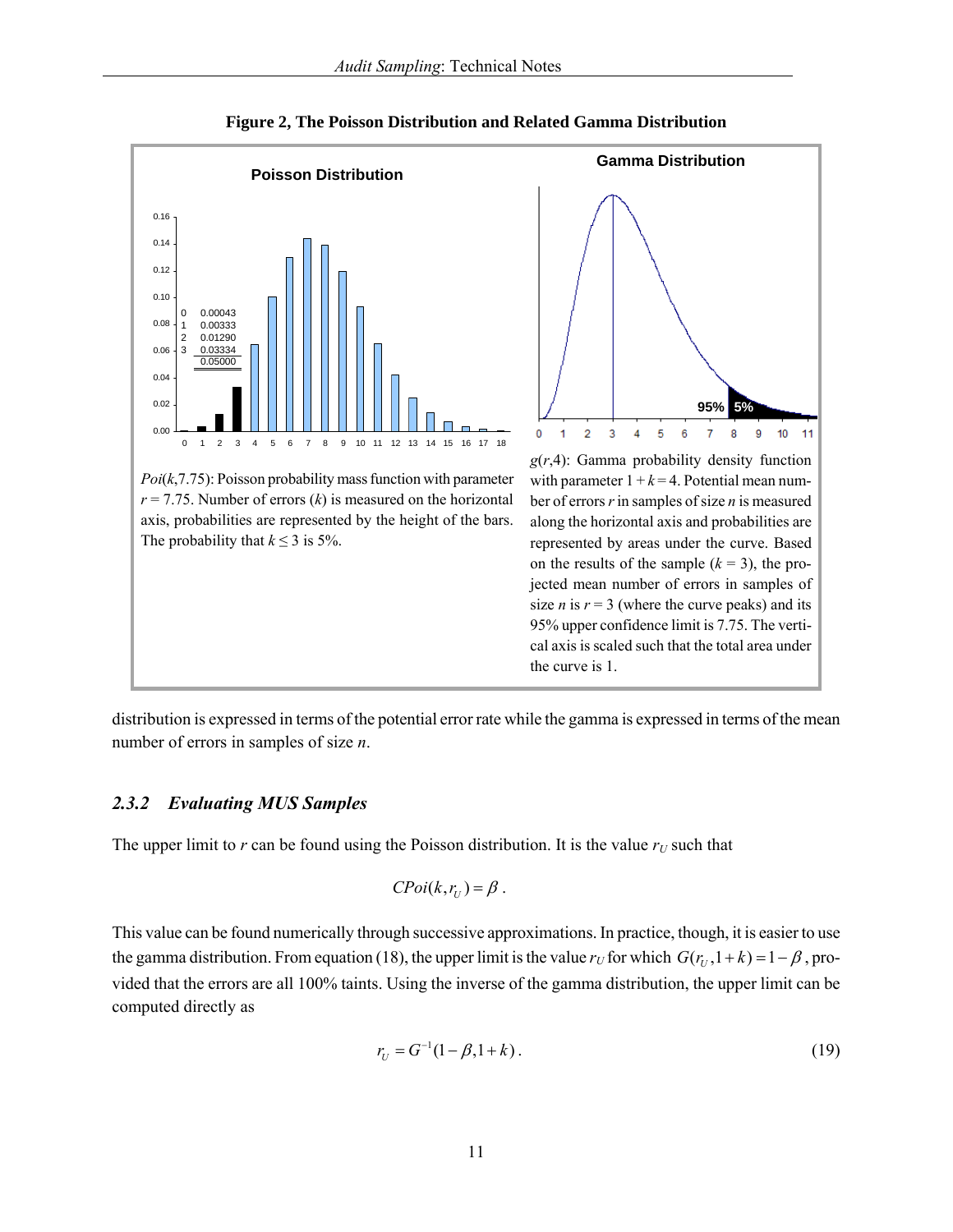The advantage of this formulation for present purposes is that the inverse gamma distribution is provided directly in Excel.

 If the errors are not all 100% taints, then *k* is the sum of the taints and is the best estimate of *r*. In this situation, the MUS upper limit is typically calculated using the Stringer bound explained in chapter 6 of the guide, which makes use of the increments in the factors calculated in equation (19). However, a good approximation to this upper limit can be obtained by simply using non-integer *k* equal to the sum of the taints in equation (19). Because errors are ranked in decreasing order of their taints for the Stringer bound and because the incremental factors decline (at least for *β* less than about 45%), this approximation is conservative in that it results in slightly larger upper bounds than the Stringer bound.

**Example:** See section 4.16 of this paper.

#### *2.3.3 MUS Sample Sizes*

To calculate the appropriate sample size, the auditor establishes an expected population rate  $p_E$  (often zero) and determines a sample size *n* that should be sufficient to result in an upper limit that does not exceed tolerable misstatement. If the expected population error rate is  $p_E$  and the sample size is *n*, it follows that the expected sum of the taints is  $np_F$ . If the tolerable error rate is  $p_T$ , then  $r_U = np_T$ . From this and the discussion in section 2.3.2 of this paper, it follows that a conservative approach to estimating the required sample size is to find the minimum value of *n* for which

$$
G(npr, 1 + npE) \ge 1 - \beta.
$$
 (20)

A VBA function for doing this sample size calculation,

$$
n = \text{PoissonSample}(\beta, p_E, p_T) \tag{21}
$$

is presented in section 3.2.2 of this paper.

**Examples:** See sections 4.6 and 4.14 of this paper.

 The following alternative approach results in a useful and compact table of factors for MUS design. It hinges on the fact that it is often convenient to express the expected population error rate as a fraction of the tolerable error rate,  $e = p_E / p_T$ . First, we ignore for the moment that *n* can only take on integer values and rewrite inequality (20) as an equation expressed in terms of the inverse function:

$$
np_T = G^{-1}(1 - \beta, 1 + np_E).
$$

Noting that  $np_E = n(ep_T) = e(np_T)$ , we can write  $F = np_T$  and rewrite the equation as

$$
F = G^{-1}(1 - \beta, 1 + eF) \tag{22}
$$

We can thus generate a table of *F* factors that depend only on *β* and *e*. A VBA function for doing this,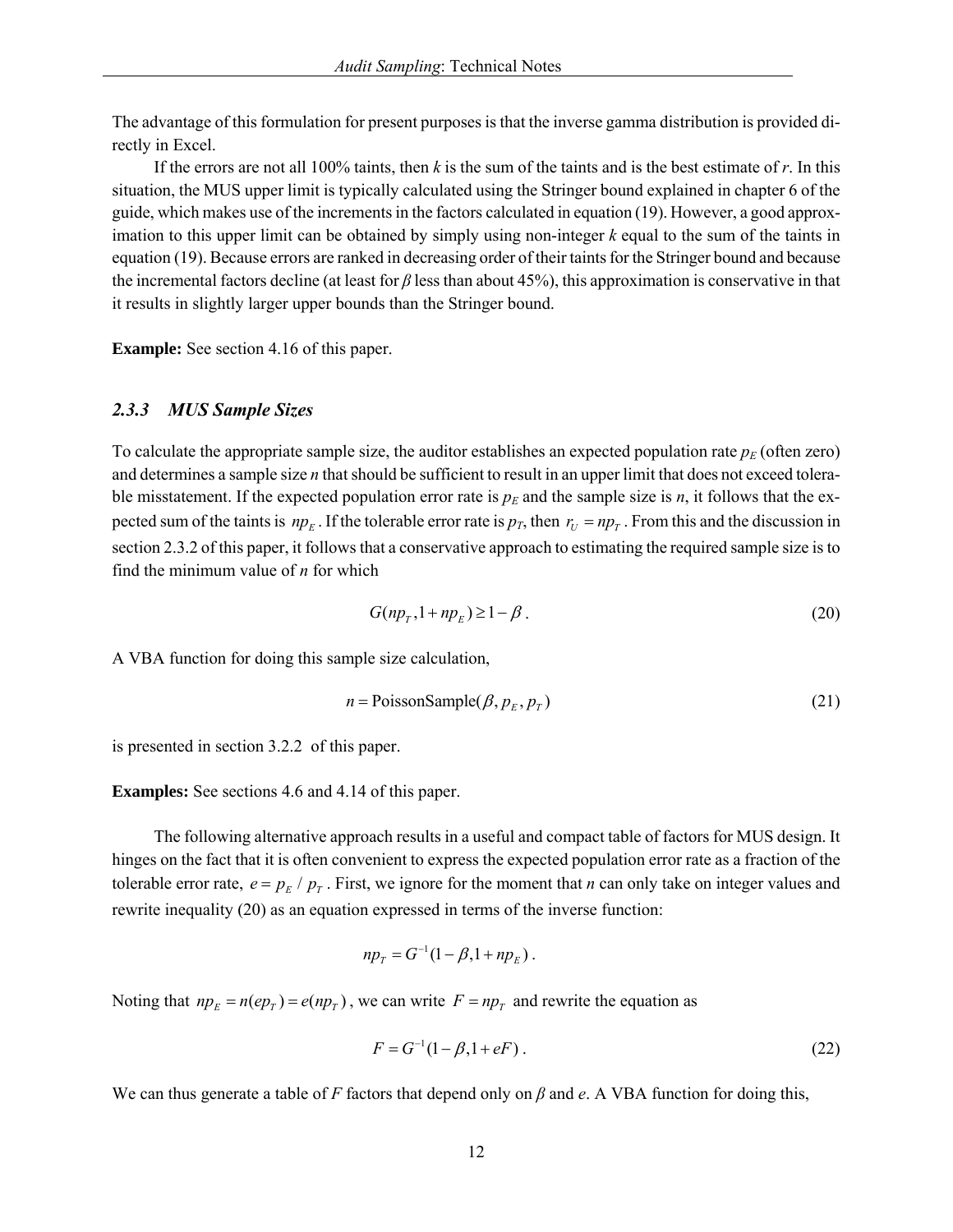$$
F = \text{MUSFactor}(\beta, e),\tag{23}
$$

is presented in section 3.2.3 of this paper. Given the risk *β* and the ratio *e* of expected to tolerable error, the sample size is simply

$$
n = \frac{F}{p_T} \tag{24}
$$

rounded up; and the expected error is

$$
k_E = np_E = eF.
$$

**Example:** See section 4.15 of this paper.

#### **2.4 Conservatism of Binomial- and Poisson-Based Sample Design and Evaluation**

In auditing, sampling is almost always without replacement, meaning that the hypergeometric distribution is usually the technically correct distribution to use. Some audit software packages support it, in which case there may be no need to use an approximation. Without software support, however, the hypergeometric is awkward to use and the auditor may prefer to use the simpler binomial or Poisson distributions, which usually provide excellent approximations. The binomial is often used for attributes sampling, and the even simpler Poisson distribution is often used in MUS. In this section, we show that these approximations are conservative in audit applications encountered in practice, even though one can construct theoretically possible scenarios where they would not be. Specifically:

- In sample design, Poisson-based sample sizes are ordinarily larger than binomial-based sample sizes, which in turn are ordinarily larger than the "exact" sample sizes indicated by the hypergeometric distribution.
- In sample evaluations, Poisson-based upper confidence limits are ordinarily larger than binomial-based limits, which in turn are ordinarily larger than the "exact" limits indicated by the hypergeometric distribution.

We show first that, for the parameters we care about in auditing, Poisson probabilities exceed binomial probabilities, which, in turn, exceed hypergeometric probabilities.

As before, we use the notation  $CHyp(k, n, L, N)$ ,  $CBin(k, n, p)$ , and  $CPoi(k, r)$  for the cumulative hypergeometric, binomial, and Poisson probabilities, respectively, that the number of errors does not exceed *k* given a sample size of *n* from a population of *N* items that contains *L* errors. Note that  $p = L/N$  and  $r = np$ . If  $n_H$  is the "true" sample size calculated from the hypergeometric distribution, then  $n_B$  and  $n_P$  are the approximating sample sizes calculated using the binomial and Poisson distributions respectively.

 Comparing the hypergeometric and binomial distributions, it can be shown that the binomial approximation of the hypergeometric overestimates the probability, that is,

$$
CBin(k, n, p) > CHyp(k, n, L, N),
$$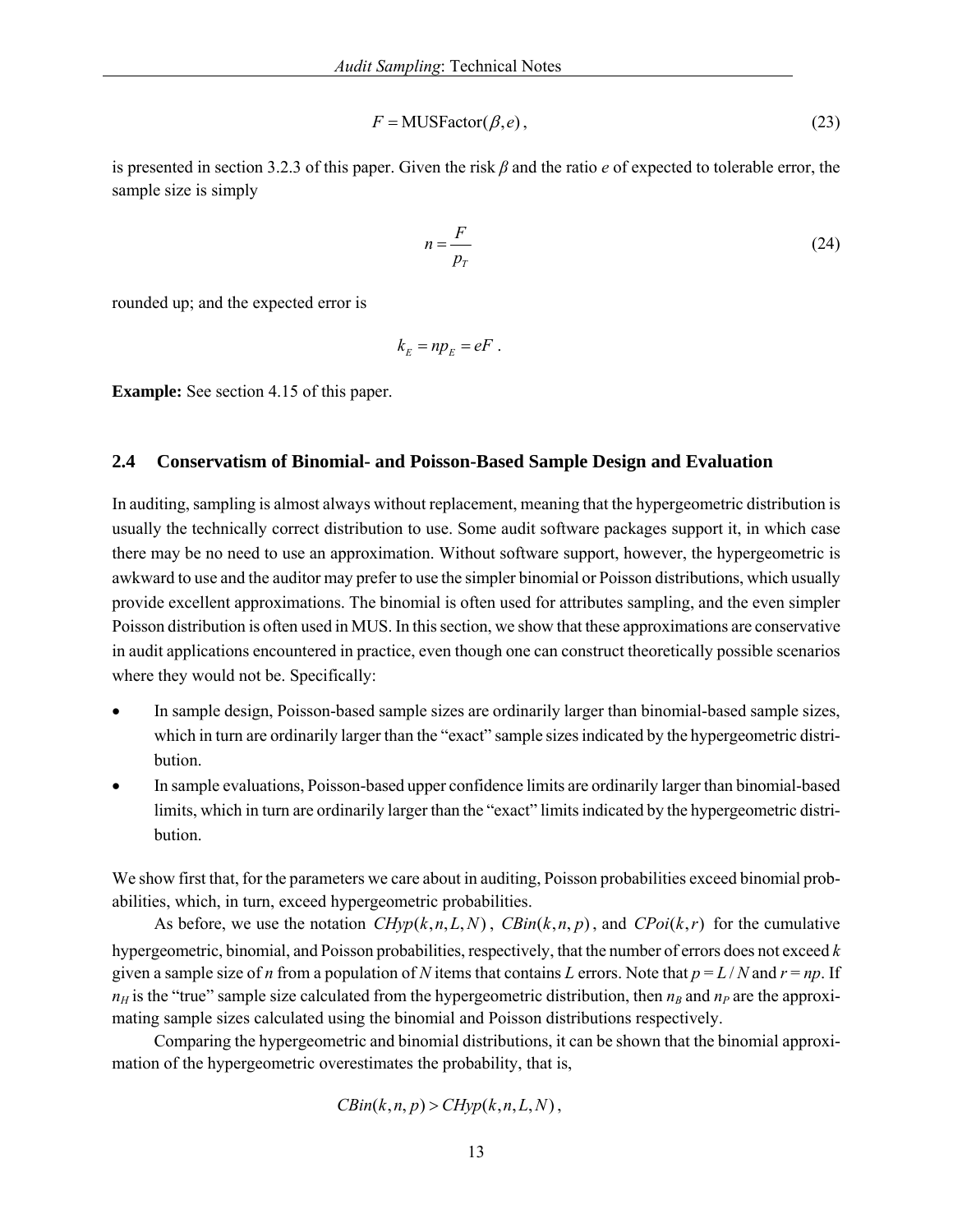when

$$
\frac{k}{n} \le p \bigg( \frac{n-1}{n} \bigg) \bigg( \frac{N+1}{N} \bigg) - \bigg( \frac{n-1}{n} \bigg) \frac{1}{N};\tag{25}
$$

and it underestimates the probability, that is,

$$
CBin(k, n, p) < CHyp(k, n, L, N),
$$

when

$$
\frac{k}{n} \ge p \left( \frac{n-1}{n} \right) \left( \frac{N+1}{N} \right) \tag{26}
$$

(Johnson, Kemp, and Kotz 2005, 270).

 If *n* is chosen using the hypergeometric distribution, we can see from inequalities (25) and (26) that the hypergeometric probability will dominate the binomial only if *k* / *n* exceeds an amount slightly less than *p*. Because this is not likely in auditing, we may conclude that the condition in inequality (25) will be met in practice.

 Comparing the binomial and Poisson distributions, it can be shown that the Poisson approximation of the binomial overestimates the probability, that is,

$$
C Poi(k, r) > C B in(k, n, p)
$$

when

$$
\frac{k}{n} \le p \frac{n}{n+1};\tag{27}
$$

and it understates the probability, that is,

$$
C Poi(k, r) < C Bin(k, n, p),
$$

when

$$
\frac{k}{n} \ge p \tag{28}
$$

(Johnson, Kemp, and Kotz 2005, 120).

If *n* is chosen using the binomial distribution, we can see from inequalities  $(27)$  and  $(28)$  that the binomial probability will dominate the Poisson only if *k* / *n* exceeds an amount slightly less than *p*. Clearly this is never the case in practice.

When the conditions in inequalities (25) and (27) are met, which they will be in auditing applications,

$$
CPoi(k,r) > CBin(k,n,p) > CHyp(k,n,L,N).
$$
\n(29)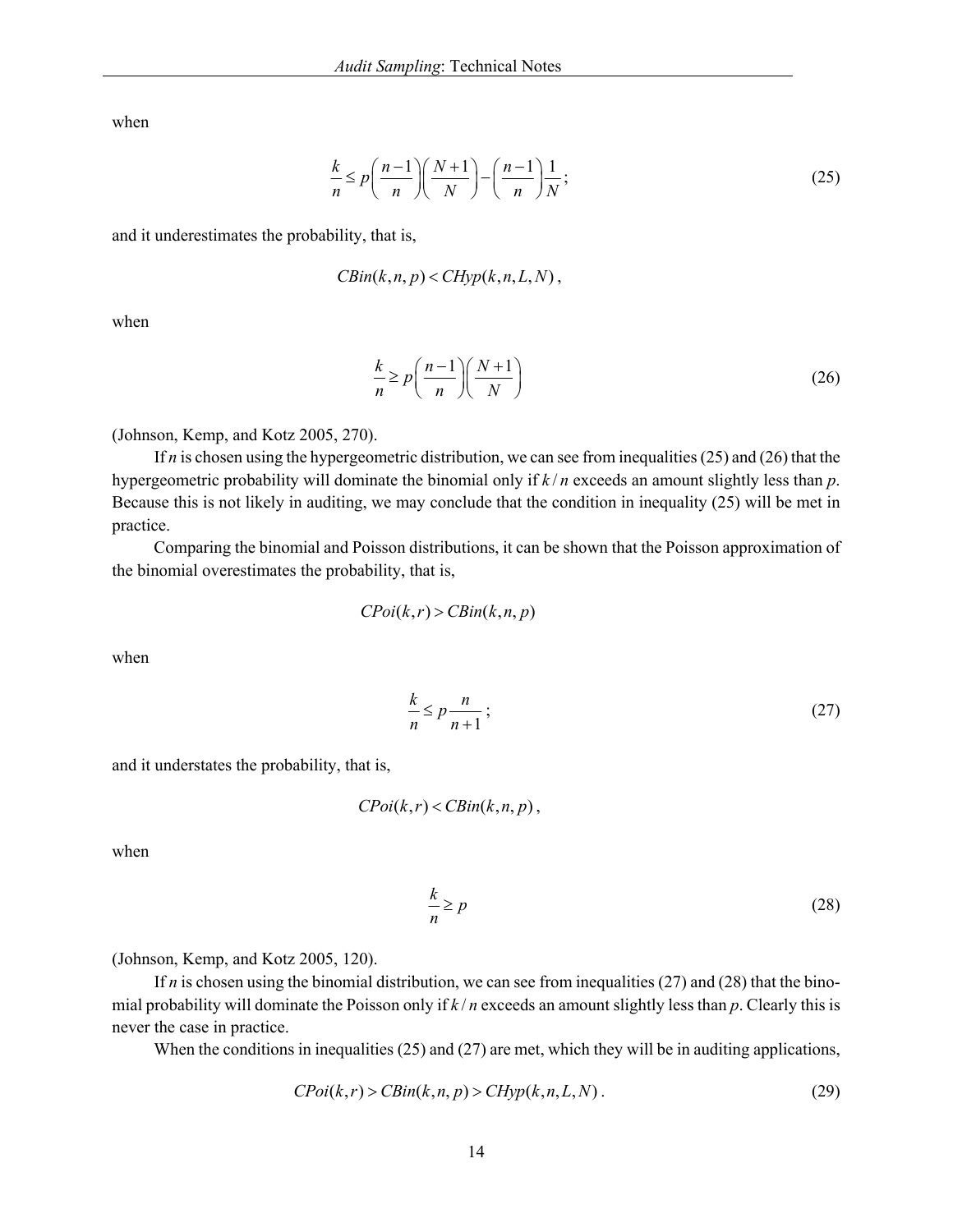

**Figure 3, Conceptual Relationship Between Cumulative Distributions as Functions of** *n*

Because cumulative probability distributions are monotonically decreasing functions of *n* (the larger the sample the smaller the probability that only *k* or fewer errors will be selected), it therefore follows that for a desired risk of *β*, hypergeometric, binomial, and Poisson audit sample sizes are such that  $n_H \le n_R \le n_P$ . This is illustrated in figure 3.

 Thus, when the condition in inequality (29) is met—which it will be in practice—the Poisson distribution formula yields sample sizes that are at least as large as those that are strictly necessary as indicated by the hypergeometric distribution.

 Because cumulative probability distributions are monotonically decreasing functions of the total population error, a similar argument can be employed to demonstrate that, in practice, binomial and Poisson based upper confidence limits are increasingly conservative. This could be illustrated in a chart similar to figure 3 with upper limits along the *x*-axis rather than *n*.

 Leslie et al. (1979) also comment on the conservatism of the Poisson relative to the binomial and that of the binomial relative to the hypergeometric.

# **2.5 Precision and Tolerable Misstatement in Classical Variables Sampling (Table D.1 of the Guide)**

As explained in the guide (AAG-SAM 7.21) software for designing classical variables samples commonly requires the auditor to specify the *α* risk (of incorrect rejection) and the desired *allowance for risk of incorrect rejection*, also known as the *precision* of the classical variables estimate. Auditors, however, ordinarily want to set these parameters to also control for the risk about which they are typically more concerned, namely *β* risk (of incorrect acceptance) relative to tolerable misstatement. As explained in the guide, this can be done by setting precision at an appropriate fraction of tolerable misstatement related to *α* and *β*. The appropriate ratios of precision to tolerable misstatement for various *α* and *β* risks are tabulated in table D.1 of the guide. This section explains that table.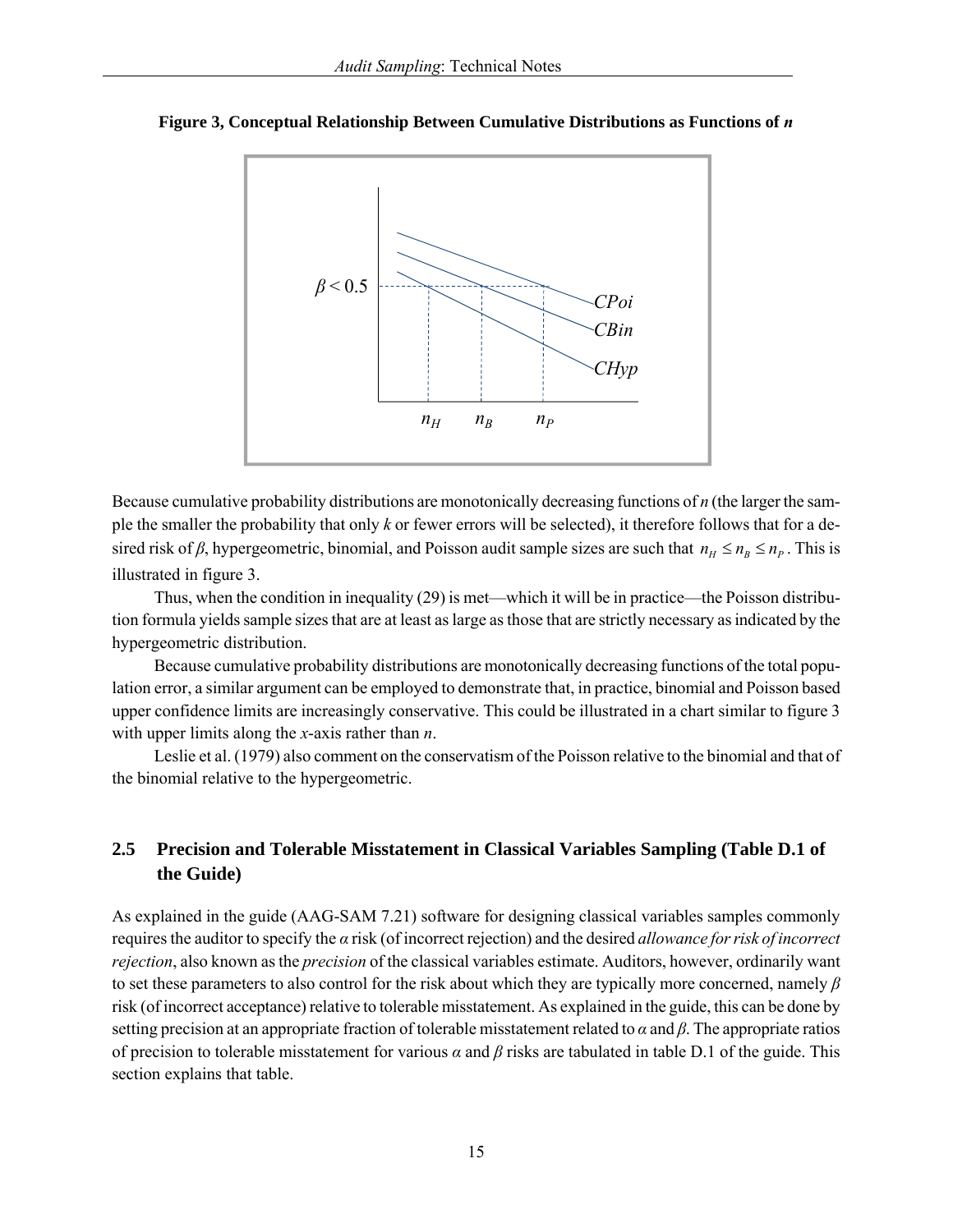In classical variables sampling it is necessary to make an assumption about the distribution of the estimator. The central limit theorem assures us that the distribution will approach the normal distribution as sample size *n* increases; and the auditor's assumption is that *n* is large enough for the distribution to be approximately normal. Neter and Loebbecke (1975) studied the validity of this assumption empirically.

 In what follows, the standard normal distribution (which has a mean of 0 and variance of 1) will be used, the cumulative version of which is

$$
N(z) = \frac{1}{\sqrt{2\pi}} \int_{-\infty}^{z} \exp(-t^2 / 2) dt.
$$
 (30)

It can be represented as the area under the standard normal density function curve to the left of *z*. If  $N(z_e)$  =  $1 - \varepsilon$ , then

$$
z_{\varepsilon} = N^{-1}(1 - \varepsilon). \tag{31}
$$

If the recorded population  $Y_0$  is actually correct, then  $\alpha$  is the risk of incorrectly rejecting the hypothesis that  $Y = Y_0$ . It can be represented by the tail of a normal distribution centered on  $Y_0$ , as illustrated in figure 4. If  $\sigma_n$  is the standard deviation of the estimator given a sample size of *n* and the test is for overstatement, then the allowance for risk of incorrect rejection is

$$
A = z_{\alpha} \sigma_n, \tag{32}
$$

and the lower limit is  $Y_c = Y_0 - A$ . If, on the other hand,  $Y_0$  overstates the true value by *T*, the amount of tolerable misstatement, then the estimator will be normally distributed about  $Y_0 - T$ , and  $\beta$ , the risk of incorrectly accepting the hypothesis, will be represented by the tail of that distribution to the right of the critical value  $Y_c = (Y_0 - T) + z_\beta \sigma_n$ . The critical value for controlling both risks is thus  $Y_c$ , where

$$
Y_c = (Y_0 - T) + z_{\beta} \sigma_n
$$
  

$$
Y_c = Y_0 - z_{\alpha} \sigma_n
$$

By subtraction,

$$
\sigma_n = \frac{T}{z_\alpha + z_\beta} \, .
$$

Therefore, from equation (32), the ratio of the desired precision of the estimate to tolerable misstatement is

$$
\frac{A}{T} = \frac{z_{\alpha}}{z_{\alpha} + z_{\beta}}.
$$
\n(33)

To be conservative, this ratio is rounded down because that results in the smaller value of *A* for a given *T* and thus in a potentially larger sample size. See also Roberts (1978, 46).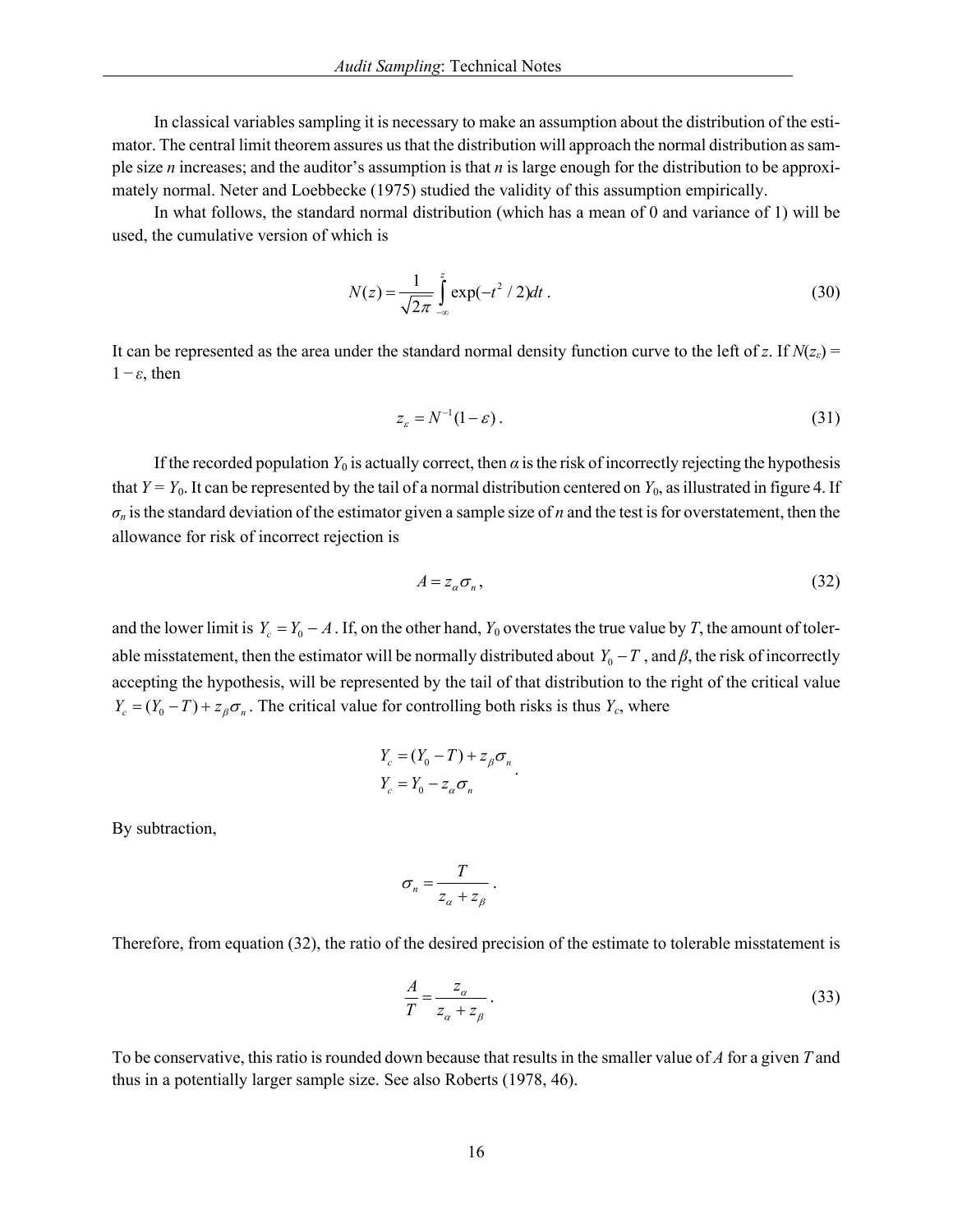

**Figure 4, Controlling for Both** *α* **and** *β* **Risks in an Overstatement Test** 

**Example:** See section 4.17 of this paper.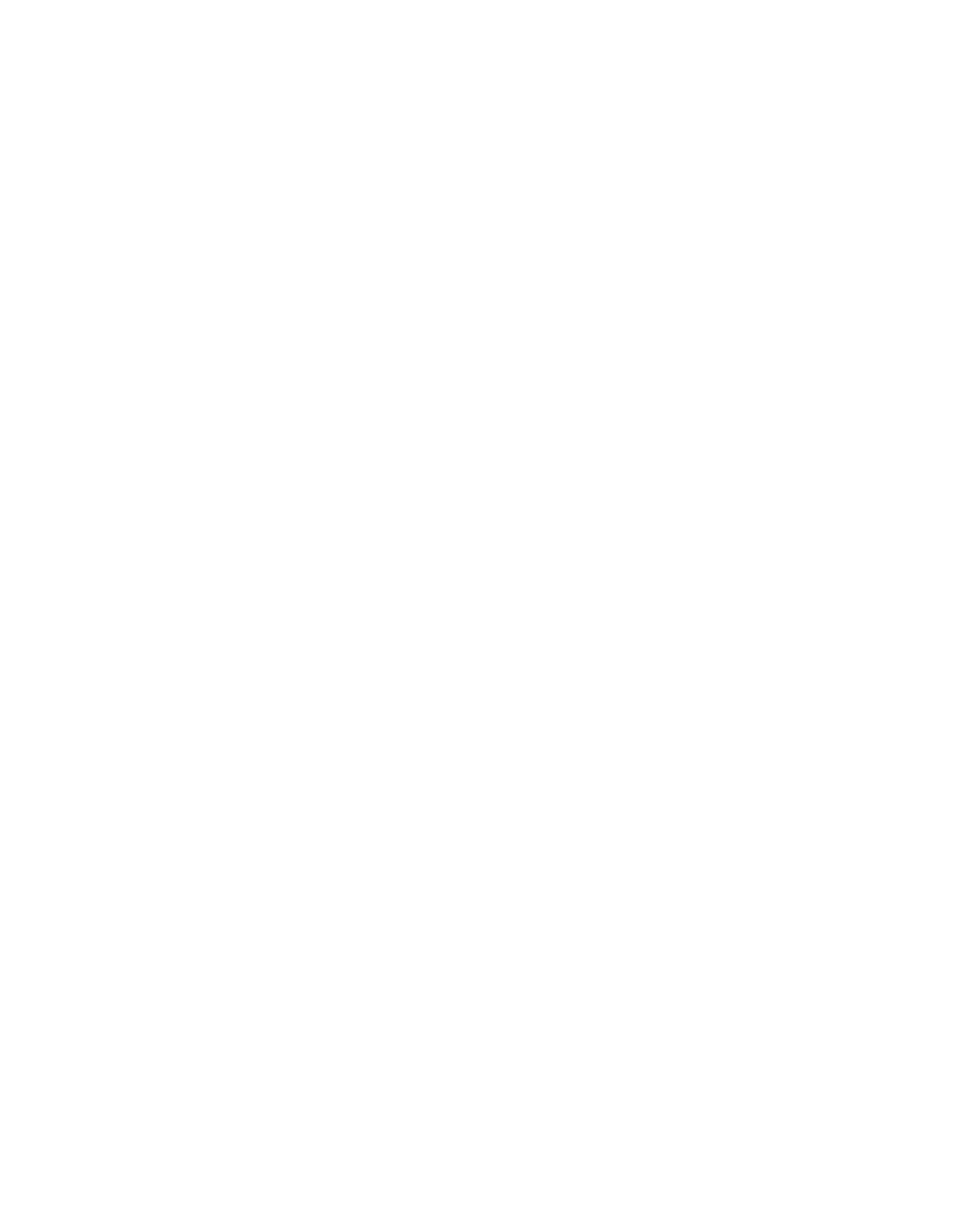# **3 STATISTICAL FUNCTIONS IN EXCEL**

Thanks to the statistical functions built into the software, all the computations described in this paper can be performed using Microsoft Excel (2007 and 2003 versions). Some are not easily done in a regular worksheet and are better programmed in VBA. Both built-in and illustrative VBA functions are described in this section.

# **3.1 Built-in Excel Functions**

The following table shows the relationship between the functions described in the text and built-in Excel functions.

| <b>Statistical or Mathematical Function</b>                                                              | Ref. | <b>Excel Built-In Function</b>                                                    |
|----------------------------------------------------------------------------------------------------------|------|-----------------------------------------------------------------------------------|
| Hypergeometric mass function:<br>$Hyp(k, n, L, N) = \frac{\binom{2}{k}\binom{N}{n-k}}{\binom{N}{n}}$     | (2)  | $=$ HYPGEOMDIST $(k, n, L, N)$                                                    |
| Cumulative hypergeometric distribution:<br>$\beta = CHyp(k, n, L, N) = \sum_{i=k_0}^{k} Hyp(i, n, L, N)$ | (3)  | Not available. Can be programmed in VBA<br>by summing the built-in mass function. |
| Binomial mass function<br>$Bin(k, n, p) = {n \choose k} p^{k} (1-p)^{n-k}$                               | (5)  | $=$ BINOMDIST(k, n, p, FALSE)                                                     |
| Cumulative binomial distribution:<br>$\beta = CBin(k, n, p) = \sum_{i=0}^{n} Bin(i, n, p)$               | (6)  | $=$ BINOMDIST(k, n, p, TRUE)                                                      |
| Beta density function:<br>$b(p,1+k,n-k) = (n-k) {n \choose k} p^{k} (1-p)^{n-k-1}$                       | (9)  | Not available                                                                     |
| Cumulative beta distribution:<br>$B(p,1+k,n-k) = \int_{0}^{p} b(t,1+k,n-k)dt$                            | (10) | $=$ BETADIST $(p, 1+k, n-k)$                                                      |
| Inverse beta distribution:<br>$p = B^{-1}(1-\beta, 1+k, n-k)$                                            | (12) | = BETAINV(1- $\beta$ , 1+ $k$ , n- $k$ )                                          |
| Poisson mass function:<br>$Poi(k,r) = \frac{r^k \exp(-r)}{k!}$                                           | (14) | $=$ POISSON $(k, r,$ FALSE)                                                       |
| Cumulative Poisson distribution:<br>$\beta = C Poi(k,r) = \sum_{i=0}^{k} Poi(i,r)$                       | (15) | $=$ POISSON $(k, r,$ TRUE)                                                        |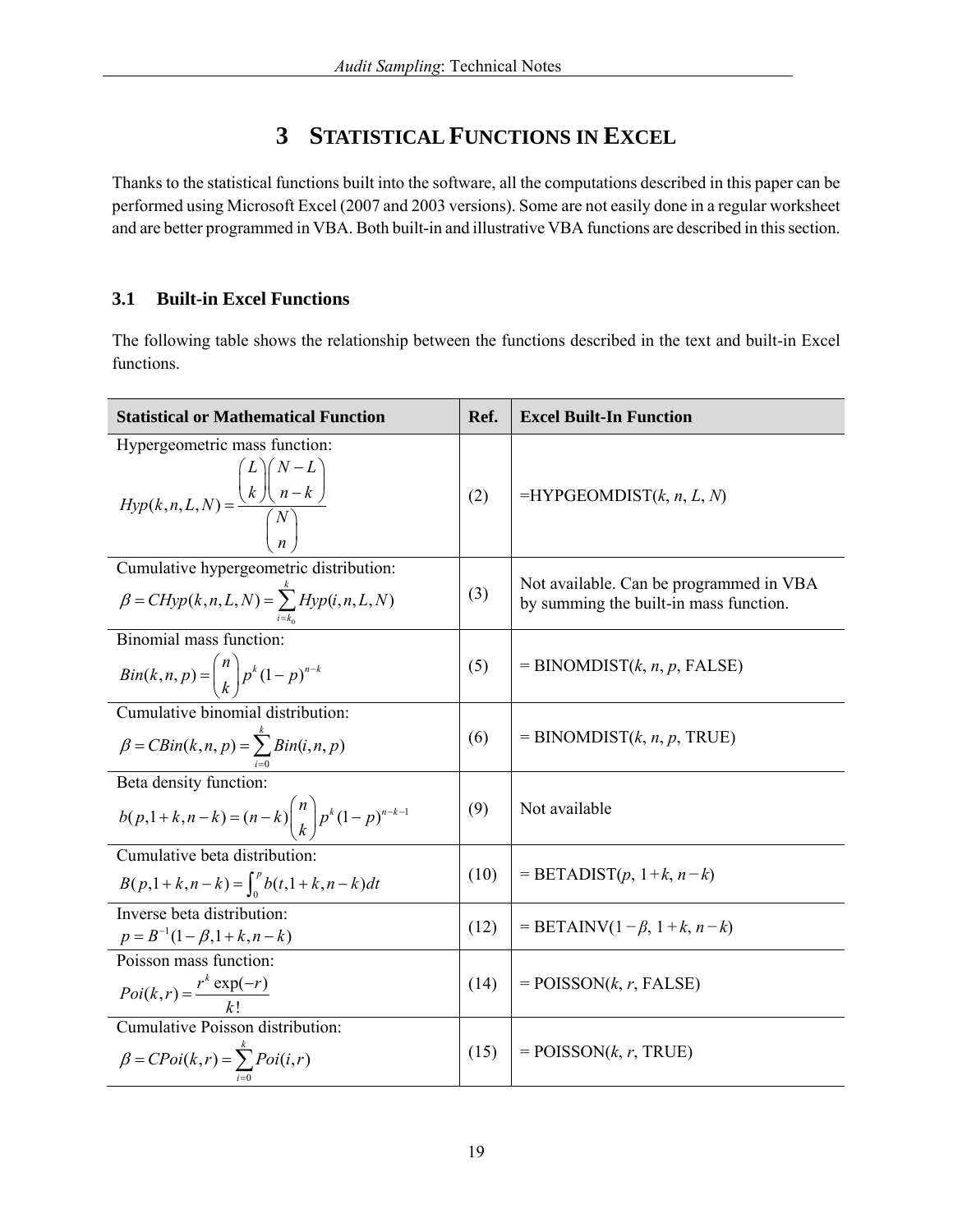| <b>Statistical or Mathematical Function</b>                                                                       | Ref. | <b>Excel Built-In Function</b>                                                                                  |
|-------------------------------------------------------------------------------------------------------------------|------|-----------------------------------------------------------------------------------------------------------------|
| Gamma density function (standard):<br>$g(r,1+k) = \frac{r^k \exp(-r)}{\Gamma(1+k)}$                               | (16) | $=$ GAMMADIST $(r, 1+k, 1,$ FALSE)<br>The 3rd parameter is for scale: 1 for the<br>standard gamma distribution. |
| Cumulative gamma distribution (standard):<br>$1 - \beta = G(r, 1 + k) = \int_0^r g(t, 1 + k) dt$                  | (17) | $=$ GAMMADIST( $r$ , 1 + $k$ , 1, TRUE)                                                                         |
| Inverse gamma distribution:<br>$r = G^{-1}(1 - \beta, 1 + k)$                                                     | (19) | $=$ GAMMAINV(1 – $\beta$ , 1 + $k$ , 1)                                                                         |
| Standard normal cumulative distribution:<br>$1 - \varepsilon = N(z) = \frac{1}{\sqrt{2\pi}} \int \exp(-t^2/2) dt$ | (30) | $= NORMSDIST(z)$                                                                                                |
| Inverse standard normal:<br>$z_{\varepsilon} = N^{-1}(1-\varepsilon)$                                             | (31) | $= NORMSINV(1-\varepsilon)$                                                                                     |
| Round up to $\delta$ decimals:<br>RoundUp $(x, \delta)$                                                           |      | $=$ ROUNDUP $(x, \delta)$                                                                                       |
| Exponential:<br>$exp(x) = e^x$                                                                                    |      | $= EXP(x)$                                                                                                      |
| Natural logarithm (logarithm to base $e$ ):<br>ln(x)                                                              |      | $= LN(x)$ in worksheets,<br>$=$ LOG(x) in VBA code                                                              |

#### **3.2 Special-Purpose Functions in VBA**

Several special-purpose VBA functions are mentioned in this paper. They are described in this section together with source code that can be copied into VBA modules and executed from a worksheet. While the implementations presented were developed with clarity and simplicity in mind rather than computational efficiency, the functions are also quite fast enough for most purposes.

## *3.2.1 Binomial Sample Sizes*

Function (8), namely

 $n = \text{BinomSample}(\beta, p_F, p_T)$ ,

can be used to calculate attributes sample sizes using the binomial distribution. VBA program code is shown in figure 5. The program takes a simple "brute force" approach, starting off with a minimum value for *n* and then searching sequentially for a solution.

 After checking the input parameters, the function computes the smallest possible value of *n*, which is the value of *n* if  $p_E$  and, hence,  $k_E$  were 0. From equation (6) this is the value of *n* such that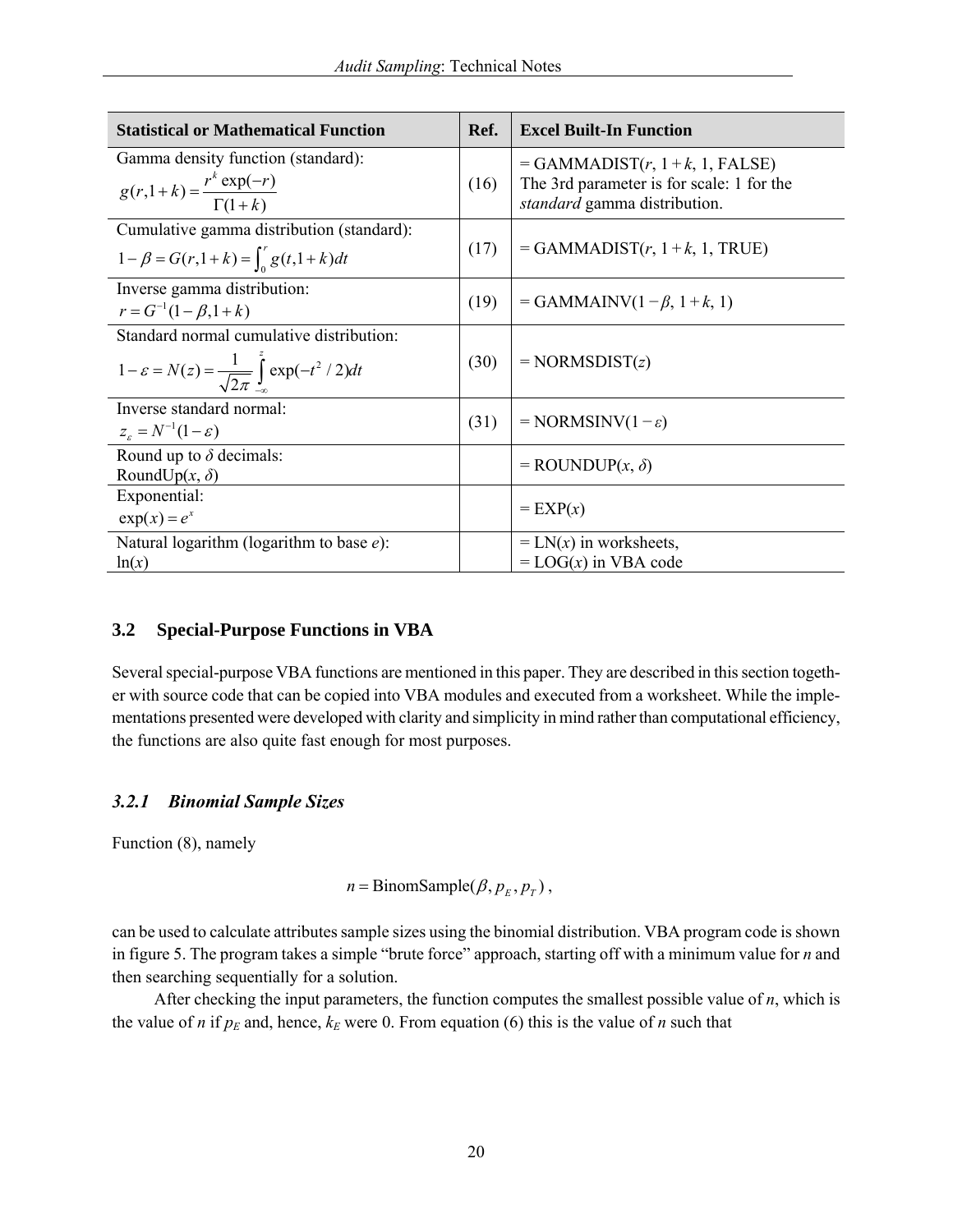#### **Figure 5, BinomSample VBA Function**

```
Function BinomSample(risk As Double, pE As Double, pT As Double) 
     Dim n As Double, k As Double 
    If risk \leq 0 Or risk \geq 1 Or pE < 0 Or pE \geq 1 Or pT \leq 0 Or pT \geq 1 Then
         BinomSample = CVErr(xlErrNum) 
     Else 
         n = Application.WorksheetFunction.RoundUp(Log(risk) / Log(1 - pT), 0) 
        k = Application.WorksheetFunction.RoundUp(pE * n, 0)
        While Application.WorksheetFunction.BinomDist(k, n, pT, True) > risk And n <= 20000
            n = n + 1 k = Application.WorksheetFunction.RoundUp(pE * n, 0) 
         Wend 
        BinomSample = IIf(Application.WorksheetFunction.BinomDist(k, n, pT, True) <= risk, n,
CVErr(xlErrNA)) 
    End If 
End Function
```

$$
CBin(0, n, p_T) = {n \choose 0} p_T^0 (1-p_T)^n = (1-p_T)^n = \beta.
$$

That is,

$$
n = \frac{\ln(\beta)}{\ln(1 - p_T)}\tag{34}
$$

rounded up to the nearest integer. Starting with this value the function searches sequentially for the first value of *n* that satisfies inequality (7),

$$
CBin(k_E, n, p_T) \leq \beta.
$$

To avoid runaway computations the function is capped arbitrarily at *n* = 20,000, after which it returns a #N/A error.

#### *3.2.2 Poisson Sample Sizes*

Function (21), namely

$$
n = \text{PoissonSample}(\beta, p_E, p_T),
$$

can be used to calculate MUS sample sizes using the Poisson distribution. VBA program code is shown in figure 6. The program takes a simple "brute force" approach, starting off with a minimum value for *n* and then searching sequentially for a solution.

 After checking the input parameters, the function computes the smallest possible value of *n*, which is the value of *n* if  $p_E$  and, hence,  $k_E$  were 0. From equation (15) and the fact that  $r_T = np_T$ ,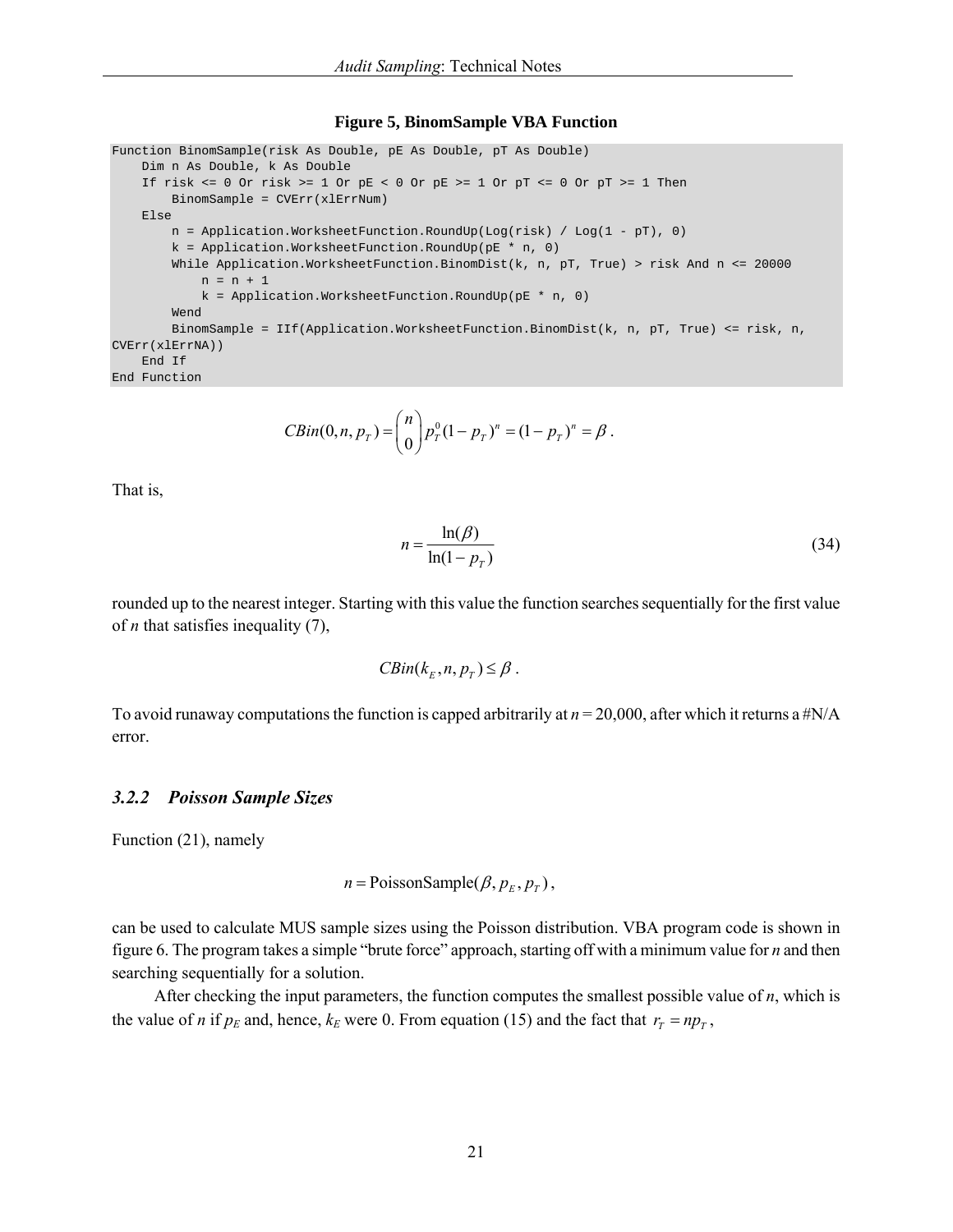#### **Figure 6, PoissonSample VBA Function**

```
Function PoissonSample(risk As Double, pE As Double, pT As Double) 
    Dim n As Double 
    If risk \leq 0 Or risk > = 1 Or pE < 0 Or pE > = 1 Or pT < = 0 Or pT > = 1 Then
         PoissonSample = CVErr(xlErrNum) 
     Else 
         n = Application.WorksheetFunction.RoundUp(-Log(risk) / pT, 0) 
        While Application.WorksheetFunction.GammaDist(n * pT, 1 + pE * n, 1, True) < 1 - risk And
n \le 20000n = n + 1 Wend 
         PoissonSample = IIf(Application.WorksheetFunction.GammaDist(n * pT, 1 + pE * n, 1, True) 
>= 1 - risk, n, CVErr(xlErrNA)) 
    End If 
End Function
```

$$
\frac{(np_T)^0 \exp(-np_T)}{0!} = \beta,
$$

from which

$$
n = \frac{-\ln(\beta)}{p_T} \tag{35}
$$

rounded up to the nearest integer. Starting with this *n*, the function searches sequentially for the first value of *n* that satisfies inequality (20),

$$
G(np_T, 1+np_E) \geq 1-\beta.
$$

To avoid runaway computations, the function is capped arbitrarily at *n* = 20,000, after which it returns a #N/A error.

#### *3.2.3 MUS Sample Design Factors*

Function (23), namely

$$
F = \text{MUSFactor}(\beta, e),
$$

produces sample design factors used to compute sample sizes. VBA program code is shown in figure 7. It makes use of equation (22)

$$
F = G^{-1}(1 - \beta, 1 + eF) \tag{36}
$$

After checking input parameters, the function starts by establishing an initial value of

$$
F = G^{-1}(1 - \beta, 1) \, .
$$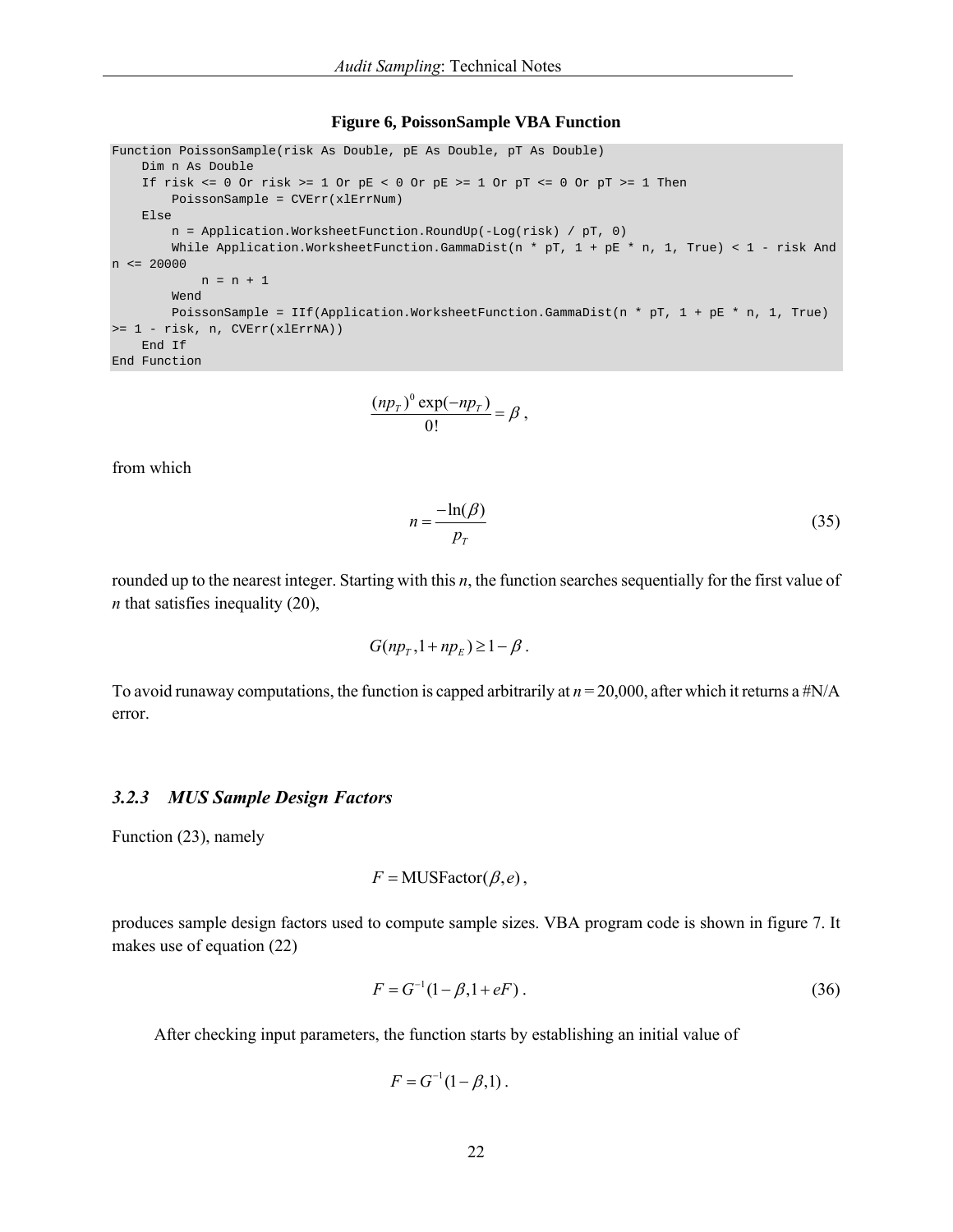#### **Figure 7, MUSFactor VBA Function**

```
Function MUSFactor(risk As Double, e As Double) 
    Dim F1 As Double, F As Double 
     Dim i As Integer 
    If risk \leq 0 Or risk > = 1 Or e < 0 Or e > = 1 Then
         MUSFactor = CVErr(xlErrNum) 
     Else 
        F = Application.WorksheetFunction.GammaInv(1 - risk, 1, 1)
         If e = 0 Then 
             MUSFactor = F 
         Else 
            F1 = 0i = 0While Abs(F1 - F) > 0.000001 And i <= 1000
                F1 = FF = Application. Worksheet Function. GammaInv(1 - risk, 1 + e * F1, 1)
                i = i + 1 Wend 
             MUSFactor = IIf(Abs(F1 - F) <= 0.000001, F, CVErr(xlErrNum)) 
         End If 
     End If 
End Function
```
If *e* = 0, then that is the value; otherwise the initial *F* value feeds into the right-hand side of equation (36) to generate a new *F*. The process continues until successive values of *F* converge on the solution that satisfies equation (36). Sufficient convergence is deemed to have been achieved when the difference between two successive values of *F* is no greater than 1/1,000,000. To avoid runaway computations, the number of iterations is capped at 1,000, after which a #NUM! error is returned.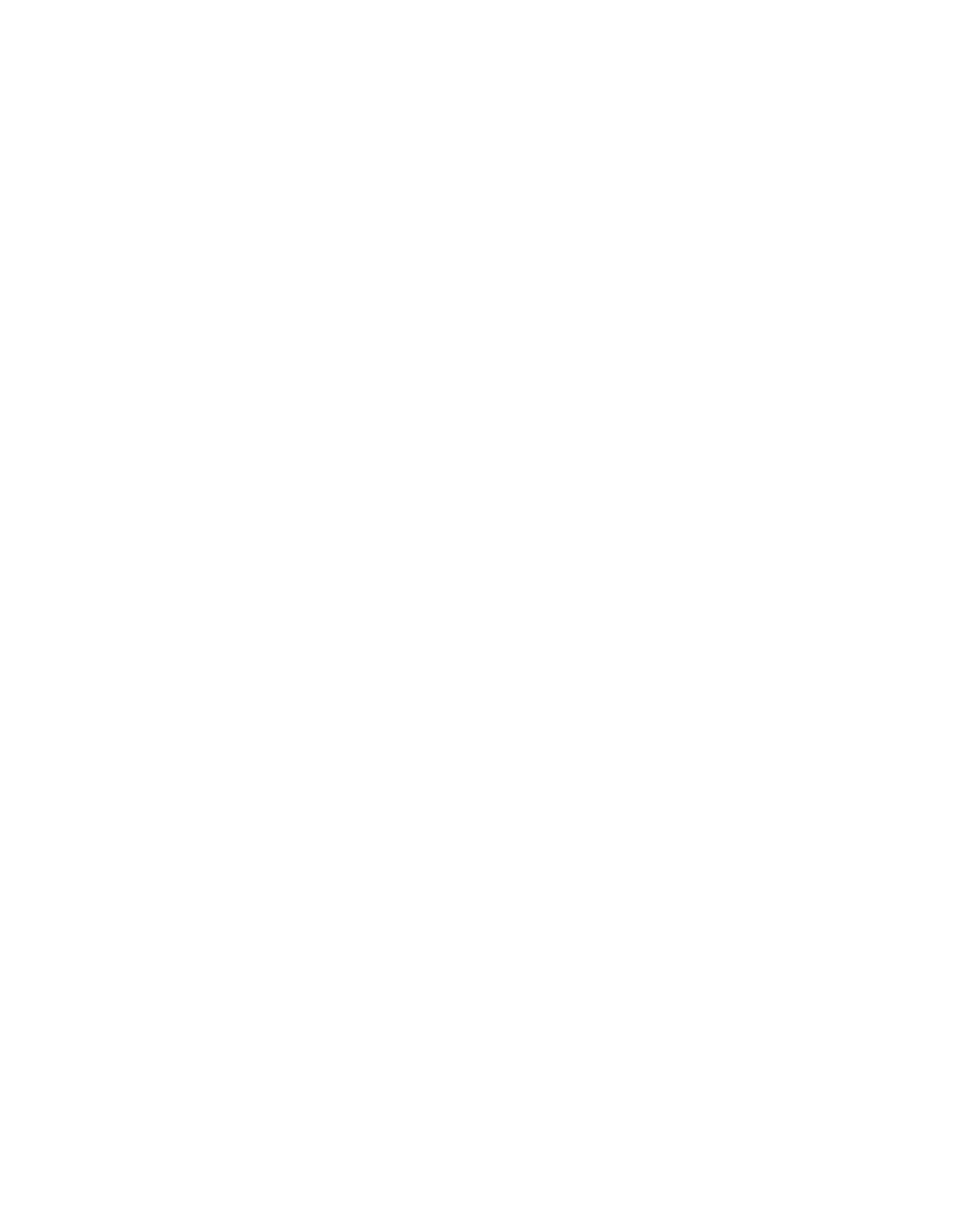# **4 COMPUTATION OF TABLES WITH EXAMPLES**

In this section, the tables in the guide are described and related to the preceding theoretical discussion. Examples are provided to demonstrate the calculations.

## **4.1 Table 3.1: Effect on Sample Size of Different Levels of Risk of Overreliance and Tolerable Deviation Rate**

This table (AAG-SAM 3.41) illustrates the effect on sample size of the acceptable risk of incorrect acceptance, where the expected population error rate is zero.

 Equation (34) is used to calculate *n* and the result is rounded up to the nearest integer. For example, given  $\beta = 5\%$ ,  $p_T = 10\%$ , and  $p_E = 0$ ,

$$
n = \frac{\ln(\beta)}{\ln(1 - p_T)} = \frac{\ln(0.05)}{\ln(1 - 0.10)} = 28.4331...
$$

rounded up to 29.

#### **4.2 Table 3.2: Effect of Tolerable Rate on Sample Size**

This table (AAG-SAM 3.52) illustrates the effect on sample size of the tolerable error rate under conditions where the expected population error rate is zero and the risk of incorrect acceptance is 10%.

 Equation (34) is used to calculate *n*, which is then rounded up to the nearest integer. For example, given  $\beta$  = 10%,  $p_T$  = 3%, and  $p_E$  = 0,

$$
n = \frac{\ln(\beta)}{\ln(1 - p_T)} = \frac{\ln(0.1)}{\ln(1 - 0.03)} = 75.5956...
$$

rounded up to 76.

#### **4.3 Table 3.3: Relative Effect of the Expected Population Deviation Rate on Sample Size**

This table (AAG-SAM 3.56) illustrates the effect on sample size of the expected error rate, assuming the risk of incorrect acceptance is 5% and the tolerable error rate is 5%.

Function (8) is used to compute the sample sizes. For example, given  $\beta$  = 5%,  $p_T$  = 5%, and  $p_E$  = 1.5%, the sample size is

$$
n = \text{BinomSample}(0.05, 0.015, 0.05) = 124
$$
.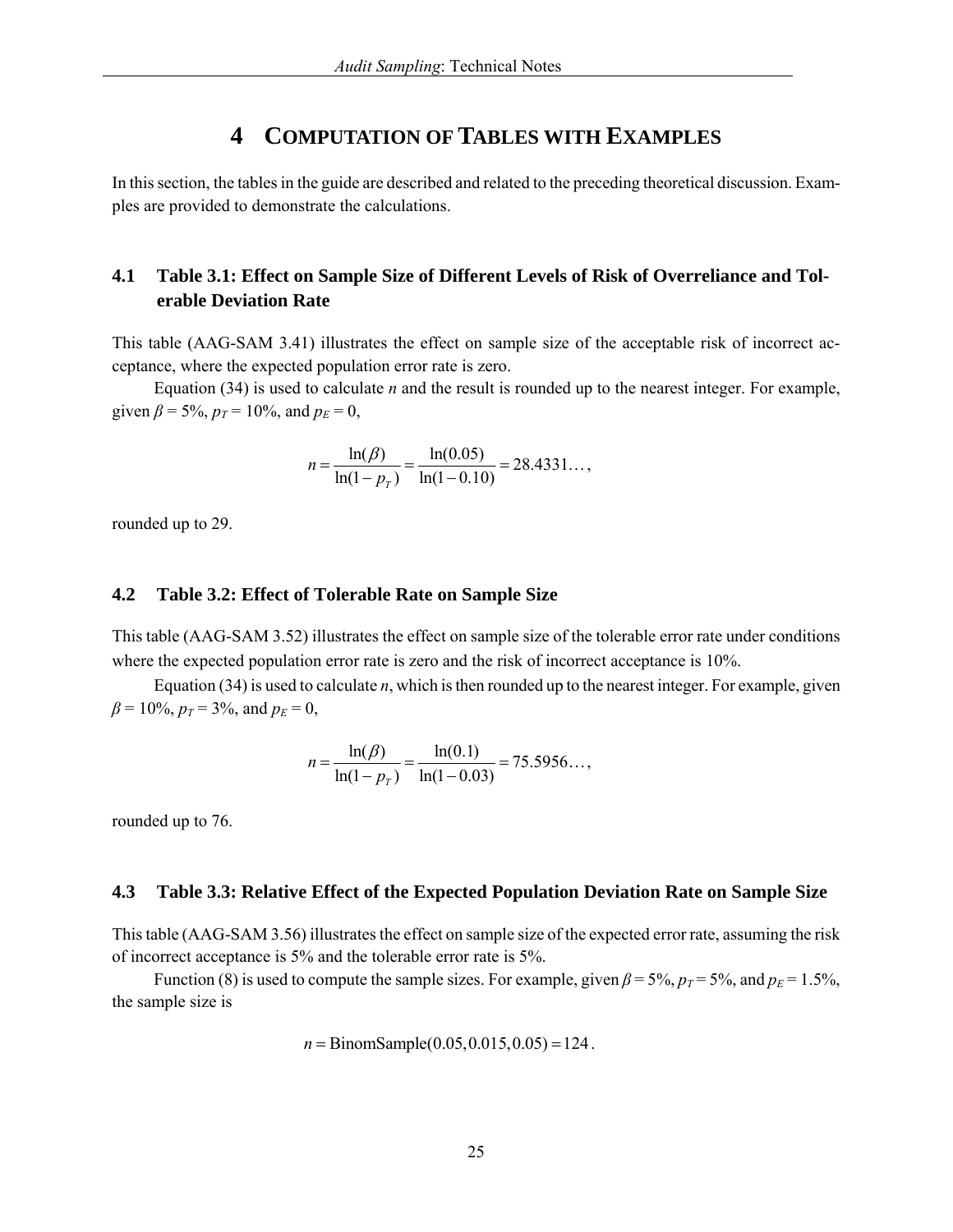#### **4.4 Table 3.4: Limited Effect of Population Size on Sample Size**

This table (AAG-SAM 3.60) illustrates the effect of population size on sample size. The expected error rate is 1%, the tolerable error rate is 10%, and risk of incorrect acceptance is 10%.

Inequality (4) is used to determine the sample size. For example, suppose  $\beta = 10\%$ ,  $N = 100$ ,  $p_T = 10\%$ , and  $p_E = 1\%$ . Then, for  $N = 100$ , the tolerable error is  $L_T = 100 \times 0.1 = 10$  (which would have been rounded up had it been necessary). From inequality (4), the required sample size is the minimum value of *n* for which

$$
CHyp(k_E, n, 10, 100) \le 0.1
$$
,

where  $k<sub>F</sub> = \text{RoundUp}(0.01n, 0)$ . By trial and error it can be determined that  $n = 33$  is the smallest value of *n* for which

$$
CHyp(1, n, 10, 100) \le 0.1.
$$
\n(37)

To illustrate, for  $n = 32$  to 34, we have

| n. | Probability |
|----|-------------|
| 32 | 0 1 0 7 9   |
| 33 | 0.0958      |
| 34 | 0.0849      |

from which it can be seen that the solution to inequality  $(37)$  is  $n = 33$ . The probabilities are obtained in Excel by summing the hypergeometric function from 0 to 1. For example, for *n* = 33, the probability is

HYPGEOMDIST(0,33,10,100) + HYPGEOMDIST(1,33,10,100) = 0.0958…

Note that this illustrates a solution handcrafted for the specific example. A more general solution requires some programming.

## **4.5 Table 4.2: Table Relating RMM, Analytical Procedures (AP) Risk, and Test of Details (TD) Risk**

The audit risk model is

$$
RMM \times AP \times TD = AR.
$$

Table 4.2 (AAG-SAM 4.40) shows the appropriate maximum *TD* risk given *RMM* and *AP*, and assuming *AR*  $= 5\%$  Thus,

$$
TD = \frac{AR}{RMM \times AP} = \frac{0.05}{RMM \times AP}.
$$

For example, when  $RMM = 100\%$  and  $AP = 30\%$ ,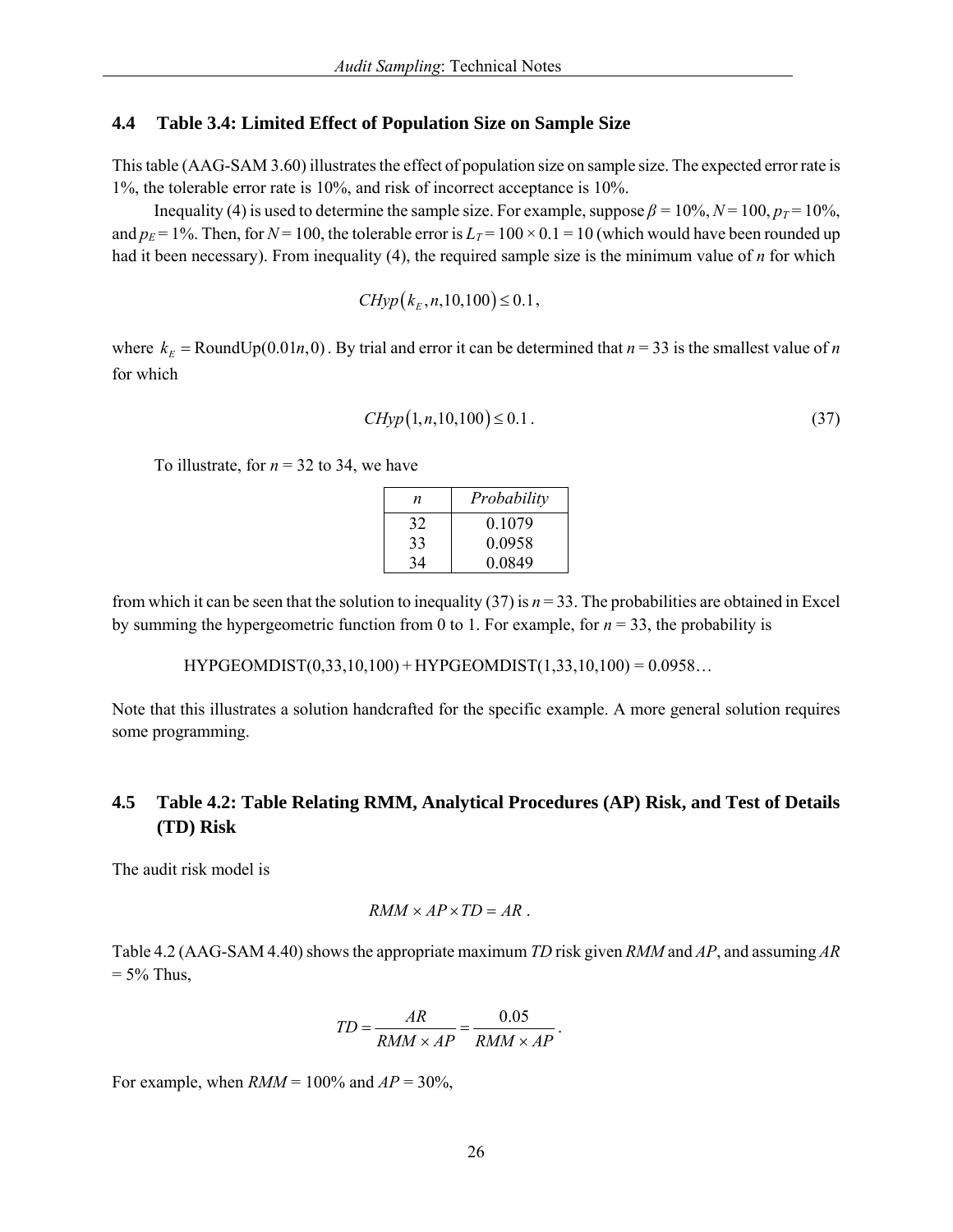$$
TD = \frac{0.05}{1.00 \times 0.30} = 0.1666...
$$

conservatively rounded down to 16% (rounding down results in a potentially larger sample size than not rounding).

#### **4.6 Table 4.5: Illustrative Sample Sizes**

This table (AAG-SAM 4.68) presents sample sizes for various levels of risk of incorrect acceptance, tolerable error rates, and expected error rates. For the purposes of this table, expected error rates are expressed as ratios of tolerable error rates.

Function (21) is used to compute the sample sizes. For example, given  $\beta$  = 5%,  $p_T$  = 4%, and a ratio of expected to tolerable of 0.30, we have  $p_E = 0.30 \times 0.04 = 0.012$  and a required sample size of

 $n = \text{PoissonSample}(0.05, 0.012, 0.04) = 150$ .

The expected sum of taints in the rightmost column is  $np_E = 150 \times 0.012 = 1.80$ .

#### **4.7 Table 4.6: Confidence (Reliability) Factors**

The formula noted near the table in the guide (AAG-SAM 4.72) can be more succinctly written as

$$
n=\frac{Factor}{p_T}.
$$

The relationship between *Factor* and risk is given by the Poisson distribution in equation (35), namely *Factor* =  $-\ln(\beta)$ . Thus, for example, for  $\beta = 0.14$ , *Factor* =  $-\ln(0.14) = 1.9661...$ , rounded up to 2.

#### **4.8 Table 6.1: Confidence (Reliability) Factors**

This table (AAG-SAM 6.23) duplicates table 4.6 (AAG-SAM 4.72). See section 4.7 of this paper.

#### **4.9 Table 6.2: 5% of Incorrect Acceptance**

The confidence factors in this table (AAG-SAM 6.36) are straight from table C.3 (AAG-SAM APP C, 144) and the incremental changes in factors are the increments. See section 4.16 of this paper.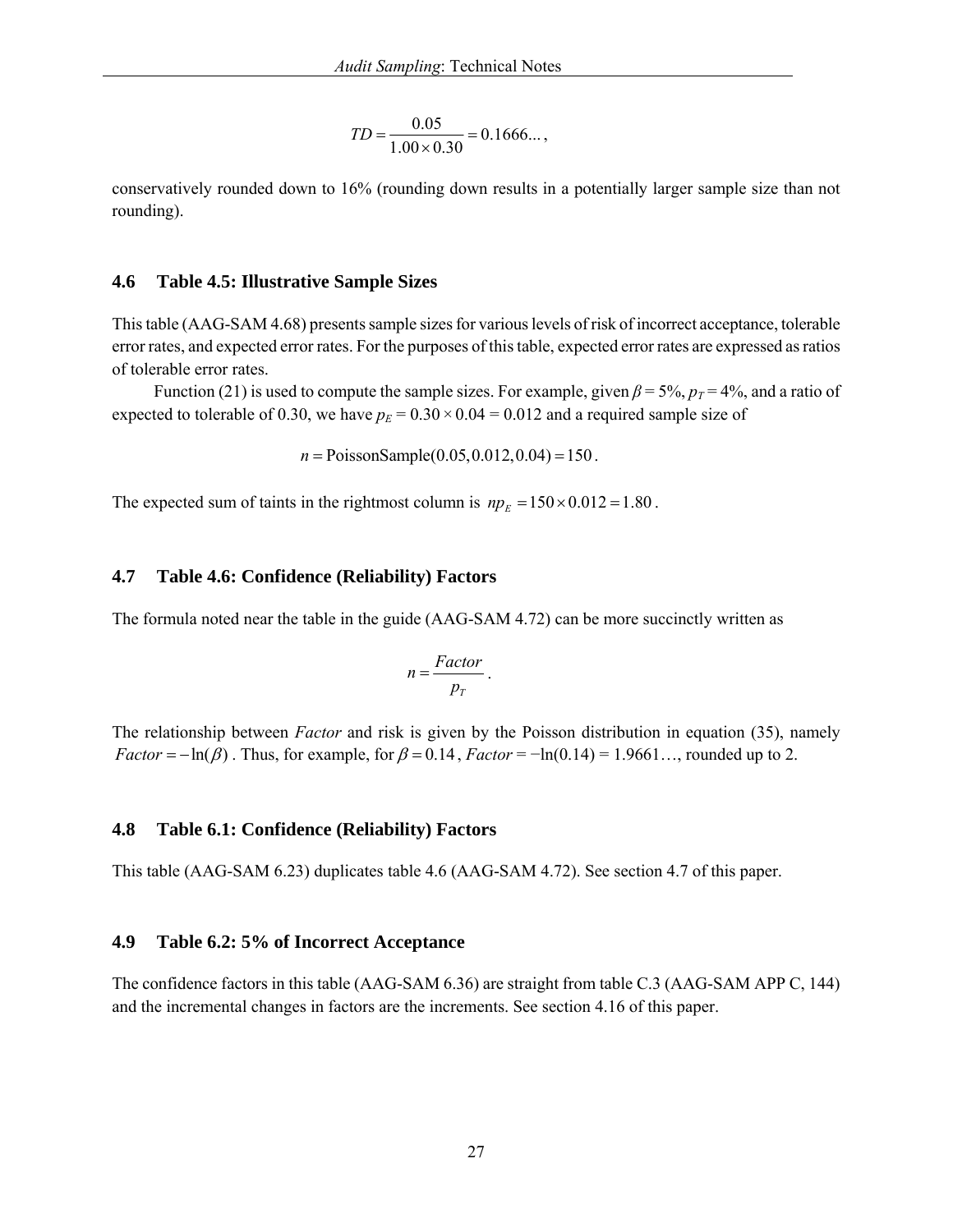#### **4.10 Table A.1: Statistical Sample Sizes for Tests of Controls—5% Risk of Overreliance**

This table (AAG-SAM APP A, 130) presents sample sizes for various tolerable and expected error rates given 5% acceptable risk of incorrect acceptance.

 Function (8) is used to compute the sample sizes. The numbers in parentheses are the numbers of expected errors in the sample rounded up to the nearest integer. For example, given  $\beta$  = 5%,  $p_T$  = 6%, and  $p_F$  = 2.5%, the sample size is

 $n = \text{BinomSample}(0.05, 0.025, 0.06) = 150$ .

The expected number of errors in the sample is  $k_E = 150 \times 0.025 = 3.75$ , rounded up to 4. The complete entry is tabulated as "150 (4)."

#### **4.11 Table A.2: Statistical Sample Sizes for Tests of Controls—10% Risk of Overreliance**

This table (AAG-SAM APP A, 131) is the same as table A.1 (AAG-SAM APP A, 130), except the risk is 10% (see section 4.10 of this paper).

# **4.12 Table A.3: Statistical Sampling Results Evaluation Table for Tests of Controls— Upper Limits at 5% Risk of Overreliance**

This table (AAG-SAM APP A, 132) presents upper error rate limits, given various sample sizes and numbers of selected errors, for a 5% risk of incorrect acceptance.

 Equation (12) is used to calculate the upper error rate limits, which are then rounded up to the nearest tenth of a percentage point and displayed as a percentage. For example, given  $\beta = 5\%$ ,  $n = 50$ , and  $k = 2$ , then from equation (12) the upper limit for 95% confidence is

 $p_U = B^{-1}(1 - 0.05, 1 + 2, 50 - 2) = 0.1206141...$ 

which is displayed as 12.1. In Excel, BETAINV $(0.95, 3.48) = 0.1206141...$ 

# **4.13 Table A.4: Statistical Sampling Results Evaluation Table for Tests of Controls— Upper Limits at 10% Risk of Overreliance**

This table (AAG-SAM APP A, 133) is the same as table A.3 (AAG-SAM APP A, 132), except the risk is 10% (see section 4.12 of this paper).

#### **4.14 Table C.1: Monetary Unit Sample Size Determination Tables**

This table (AAG-SAM APP C, 140) duplicates table 4.5 (AAG-SAM 4.68). See section 4.6 of this paper.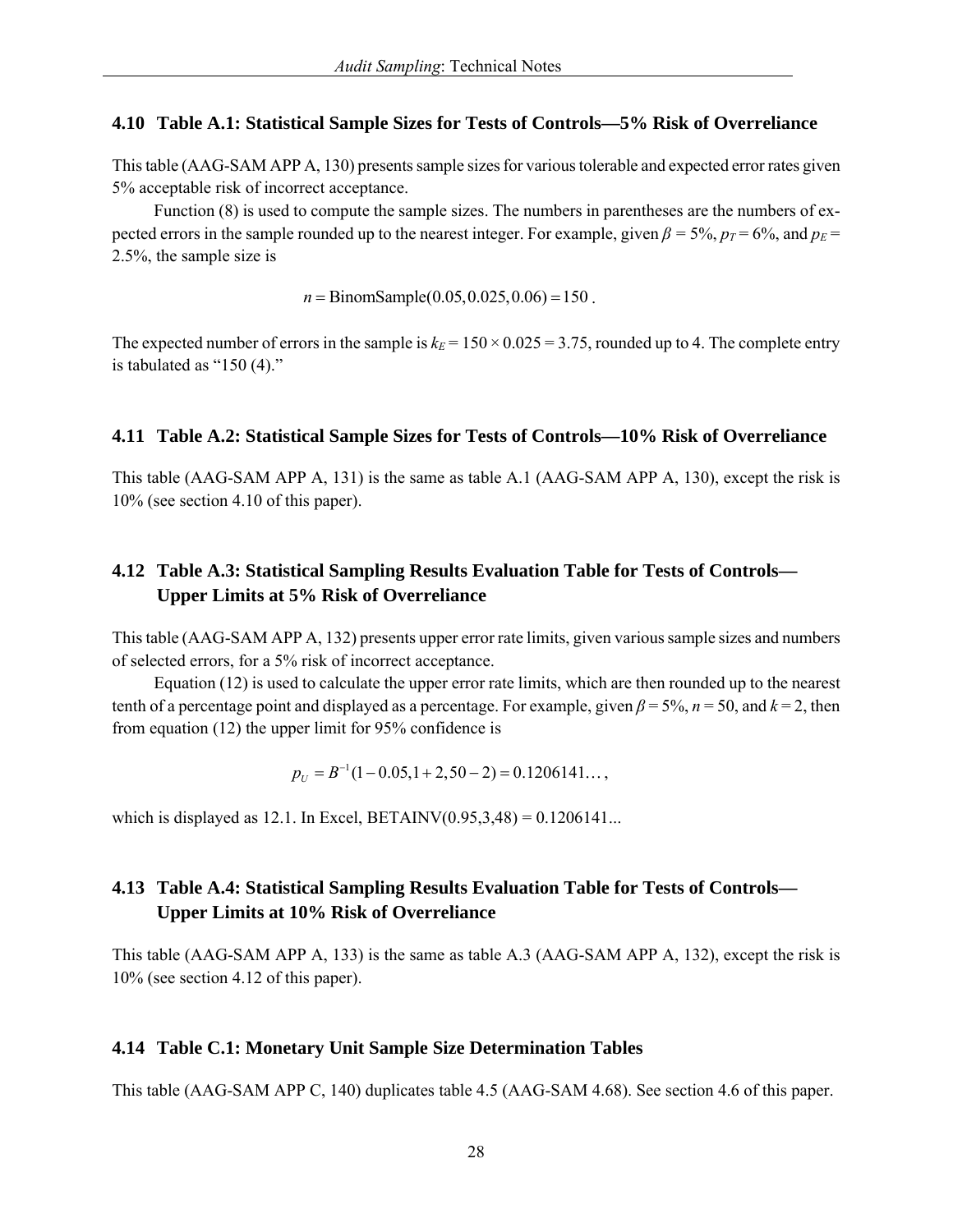#### **4.15 Table C.2: Confidence Factors for Monetary Unit Sample Size Design**

Function (23) can be used to calculate the factors in this table (AAG-SAM APP C, 143). For example, if *β* = 5% and the ratio of expected to tolerable misstatement is  $e = 0.2$ , then

$$
F = \text{MUSFactor}(0.05, 0.2) = 4.6201\dots,
$$

which is rounded up to 4.63. This can be used to derive sample sizes as in equation (24). For example, if  $p_T = 0.03$ , then  $n = 4.63/0.03 = 154.333...$ , rounded up to 155. This agrees with the equivalent entry in table C.1 (see section 4.14 of this paper).

#### **4.16 Table C.3: Monetary Unit Sampling**—**Confidence Factors for Sample Evaluation**

This table (AAG-SAM APP C, 144) presents factors for calculating the upper error limit for overstatement errors for various levels of risk of incorrect acceptance and number of selected errors.

Function (19) is used to compute the  $r_U$  factors, which are rounded up to the nearest two decimals. For example, given  $\beta$  = 5% and  $k$  = 2, then from equation (19) the 95% upper limit is

$$
r_U = G^{-1}(1 - 0.05, 1 + 2, 1) = 6.2957\dots,
$$

which is rounded up to 6.30. In Excel, GAMMAINV $(0.95,3,1) = 6.2957...$ 

These factors can be translated into monetary terms. Because  $r_U$  is the upper limit of the mean number of errors in samples of size *n*, the estimated upper limit of the mean error per dollar is  $r_U / n$ ; and, therefore, if the population size is *M* dollars, the upper limit of monetary error is  $M \times r_U/n$ . In the example, if the population size is  $M = $3,000,000$  and the sample size is  $n = 300$ , then the monetary 95% upper error limit is  $$3,000,000 \times 6.30/300 = $63,000.$ 

#### **4.17 Table D.1: Ratio of Desired Allowance for Sampling Risk to Tolerable Misstatement**

This table (AAG-SAM APP D, 147) gives the ratio *A*/*T* between the precision of the estimate *A* and tolerable misstatement *T* given the acceptable risks of incorrect rejection *α* and incorrect acceptance *β*. Both *α* and *β* are one-sided risks.

 Equation (33) gives the ratio in terms of the standard normal deviates corresponding to *α* and *β*. For example, if  $\alpha = 10\%$  and  $\beta = 5\%$ , then, as depicted in figure 4,  $z_{\alpha} = N^{-1}(1-0.10) = 1.28155$  and  $z_{\beta} =$  $N^{-1}(1 - 0.05) = 1.64485$ . Therefore

$$
\frac{A}{T} = \frac{1.28155}{1.28155 + 1.64485} = 0.43792,
$$

which is rounded down to 0.437 in table D.1. Rounding down is conservative in that it results in a smaller *A* for a given *T* and, therefore, a potentially larger sample. In Excel, NORMSINV(0.90) = 1.28155… and NORMSINV $(0.95) = 1.64485...$  This table also appears in Roberts (1978, 247).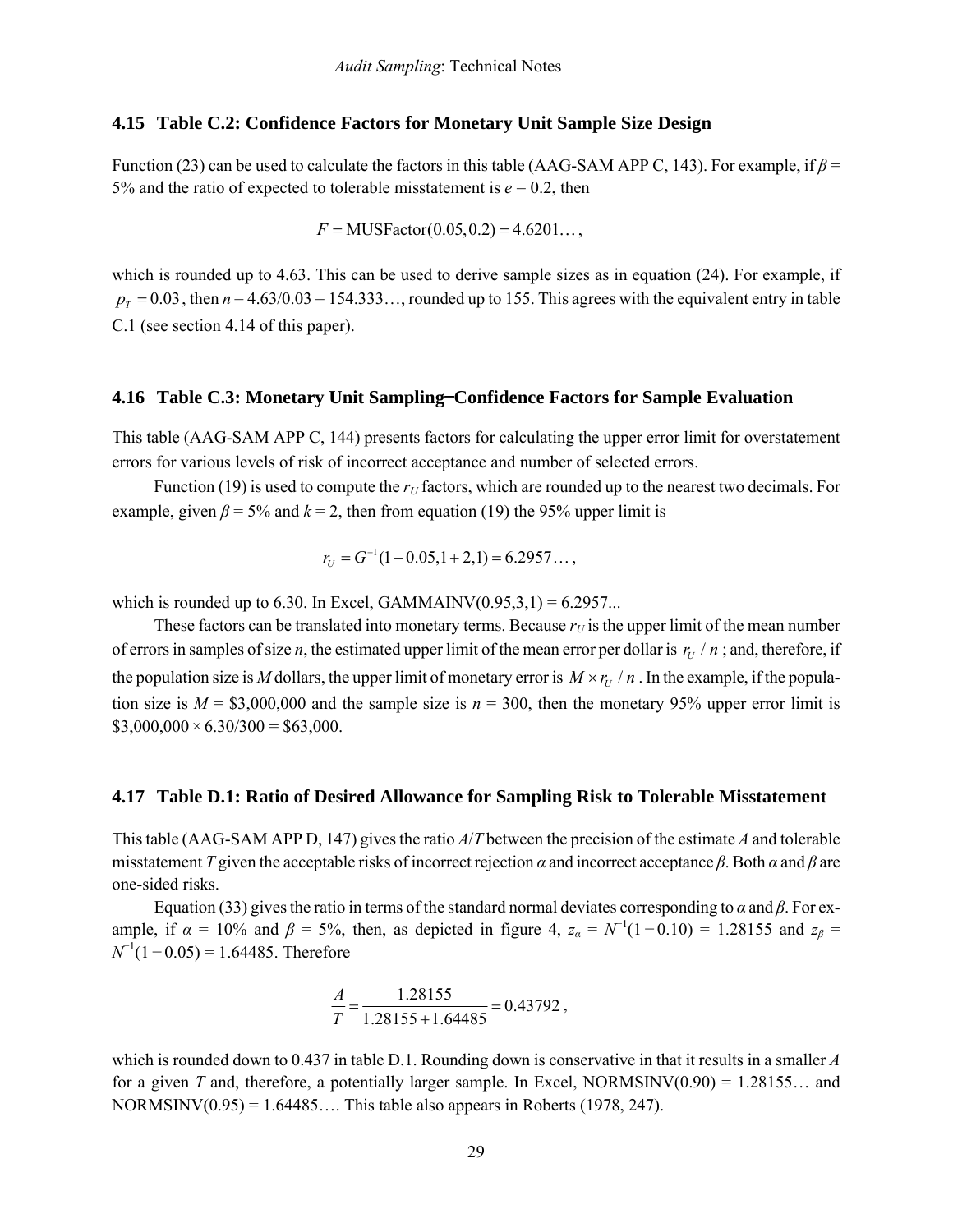# **4.18 Tables Not Described**

Several tables in the guide are not described in this paper, for a variety of reasons. For completeness, they are listed in the following table.

| <b>Table</b> | <b>Title</b>                                                                                            | <b>Reason Not Discussed</b>                                    |
|--------------|---------------------------------------------------------------------------------------------------------|----------------------------------------------------------------|
| 3.5          | Small Population Sample Size Table (AAG-SAM 3.62)                                                       | Nonstatistical                                                 |
| 4.1          | Example of Stratification (AAG-SAM 4.19)                                                                | Nonstatistical                                                 |
| 4.3          | Factors to Consider in Setting Tolerable Misstatement<br>$(AAG-SAM 4.53)$                               | Nonnumeric                                                     |
| 4.4          | Factors Influencing Sample Sizes for a Substantive Test of<br>Details in Sample Planning (AAG-SAM 4.63) | Nonnumeric                                                     |
| 5.1          | 100 Percent Examination and Sample Testing Summary<br>$(AAG-SAM 5.12)$                                  | Nonstatistical                                                 |
| 6.3          | Calculation of Total Projected Misstatement                                                             | Evident from table                                             |
| 6.4          | Calculating the Allowance for Sampling Risk                                                             | Evident from table                                             |
| 6.5          | Andrews's Calculation of Projected Misstatement                                                         | Evident from table                                             |
| B.1          | Four Step Sequential Sampling Plan (AAG-SAM APP B,<br>136)                                              | From Roberts (1978, 246)                                       |
| B.2          | Example of a Two-Stage Sampling Plan (AAG-SAM APP)<br>B, 138)                                           | From Montgomery's Auditing<br>(O'Reilly et al. 1999, 16:47)    |
| C.4          | Alternative MUS Sample Size Determination Using Expan-<br>sion Factors (AAG-SAM APP C, 145)             | Legacy table (as noted, new<br>table C.2 can be more accurate) |